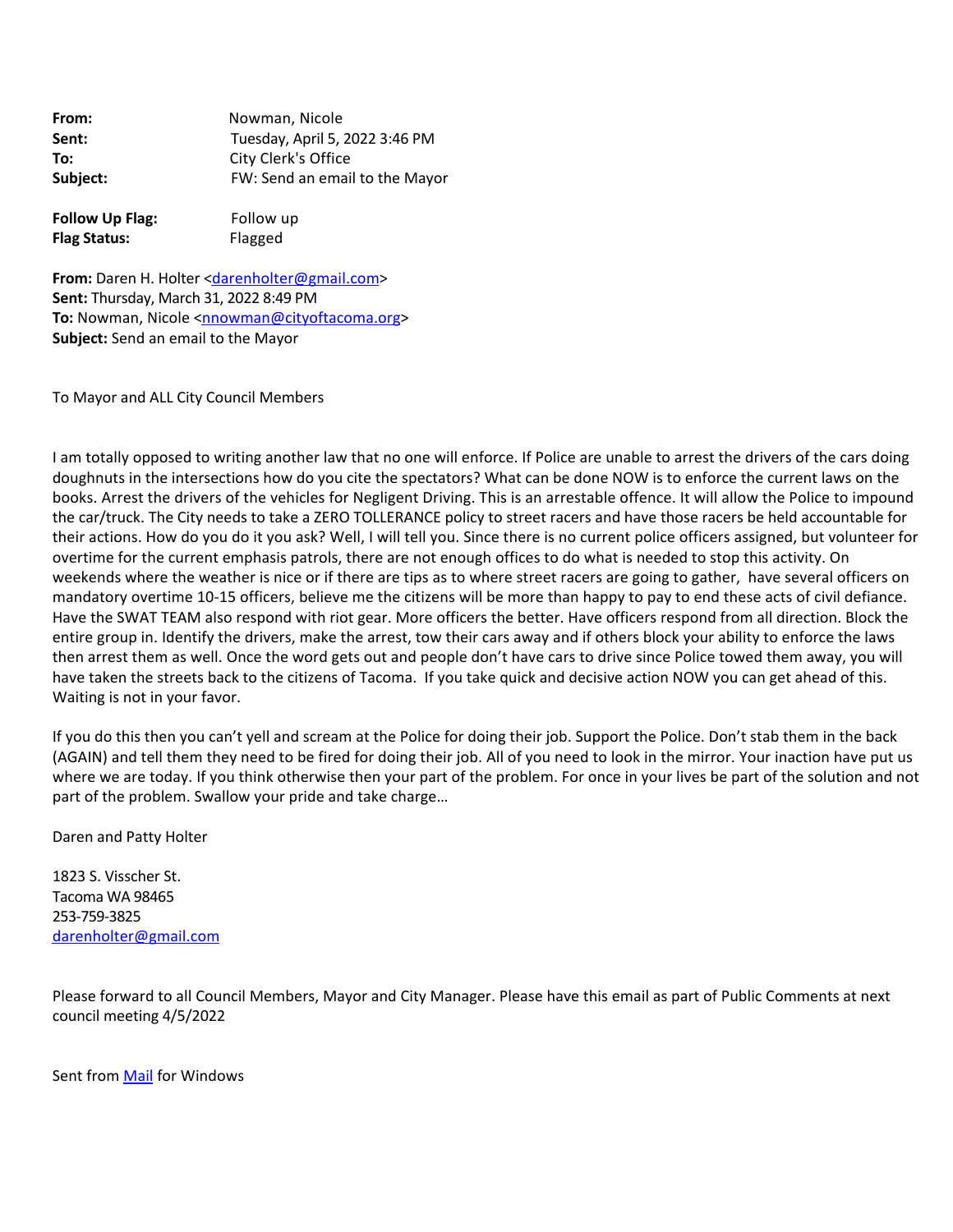| From:                  | mbn121411@aol.com                                   |  |
|------------------------|-----------------------------------------------------|--|
| Sent:                  | Thursday, March 31, 2022 3:33 PM                    |  |
| To:                    | City Clerk's Office                                 |  |
| Subject:               | Suggestion for street racing/intersection takeovers |  |
| <b>Follow Up Flag:</b> | Follow up                                           |  |
| <b>Flag Status:</b>    | Flagged                                             |  |

I have noticed the participants in these events prefer larger intersections without cement traffic, pedestrian, or turn lane divisions. They need to be able to slide and create a display where there is room for numerous vehicles to be out of control. Street racers also like room to veer into oncoming traffic for whatever reason.

I think upgrading the larger streets and/or intersections with cement divisions or curbing would be a deterrent. This would create damage to tires, axels, etc. of the participants (and damage to the curbs obviously until the kids and parents have to deal with cost and downtime of those repairs. Cement is cheaper and quicker than car repairs). Tall, plastic, yellow tubes for dividers would only be an invitation to an obstacle course. Smaller events may still pop up but would be more manageable for the police to control and less satisfying for participants because there is a smaller audience.

After watching video of the 9th and Pacific Ave incident, there is no way I would want or expect an officer to leave their vehicle to ticket a bystander. You don't have, nor could you hire enough officers to control that kind of mob without putting the officer in serious harm.

Mary Drummond [mbn121411@aol.com](mailto:mbn121411@aol.com) 6102 S D St Tacoma, WA 98408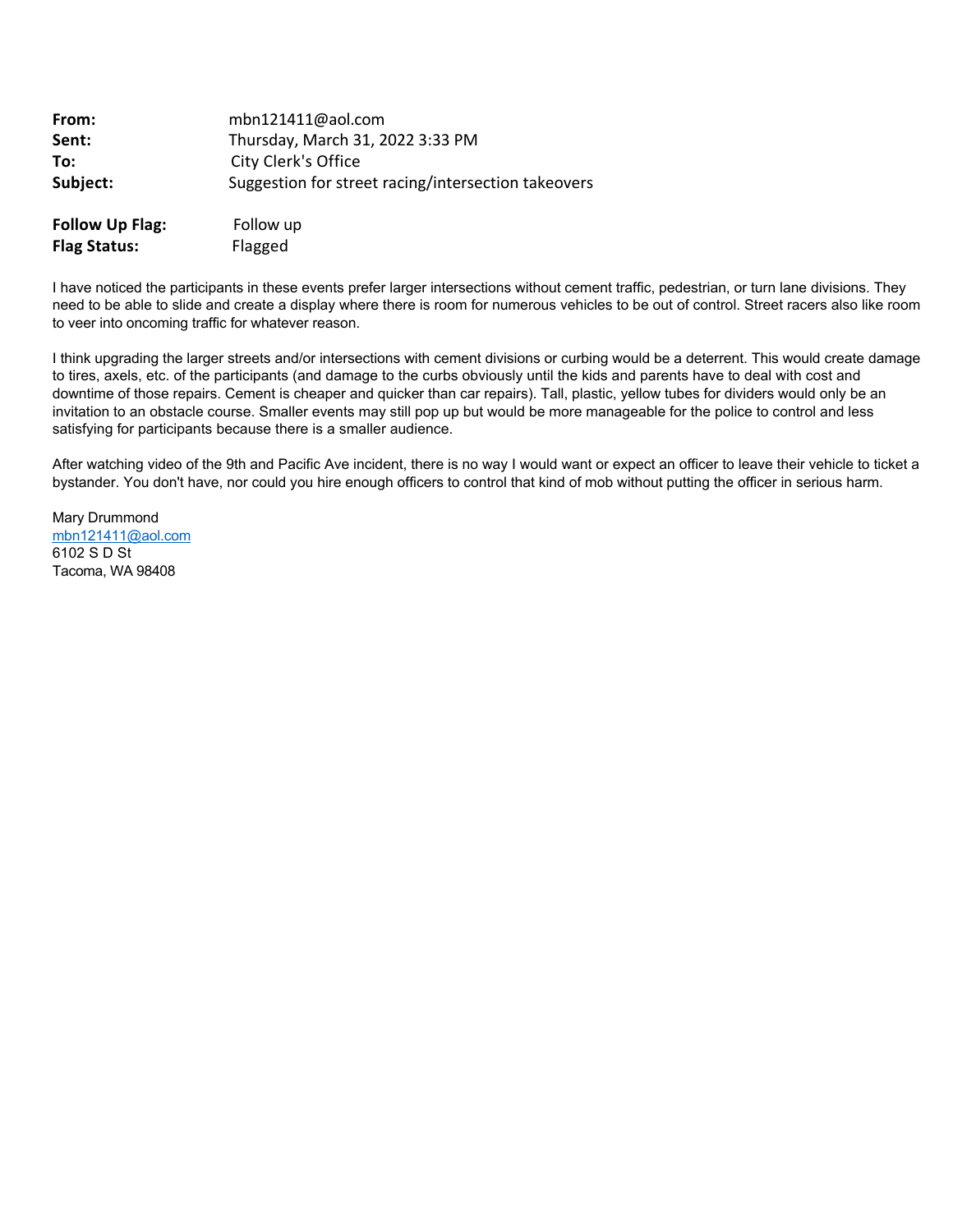| From:    | DAVID GIBBONS <lvlawnscapes@yahoo.com></lvlawnscapes@yahoo.com> |  |
|----------|-----------------------------------------------------------------|--|
| Sent:    | Sunday, April 3, 2022 6:41 AM                                   |  |
| To:      | City Clerk's Office                                             |  |
| Subject: | Street racing                                                   |  |
|          |                                                                 |  |

**Follow Up Flag:** Follow up<br> **Flag Status:** Flagged **Flag Status:** 

Impound violator's vehicles and if not stolen crush them in a car crusher. This problem would go away real quick. Thanks David .

Sent from my iPad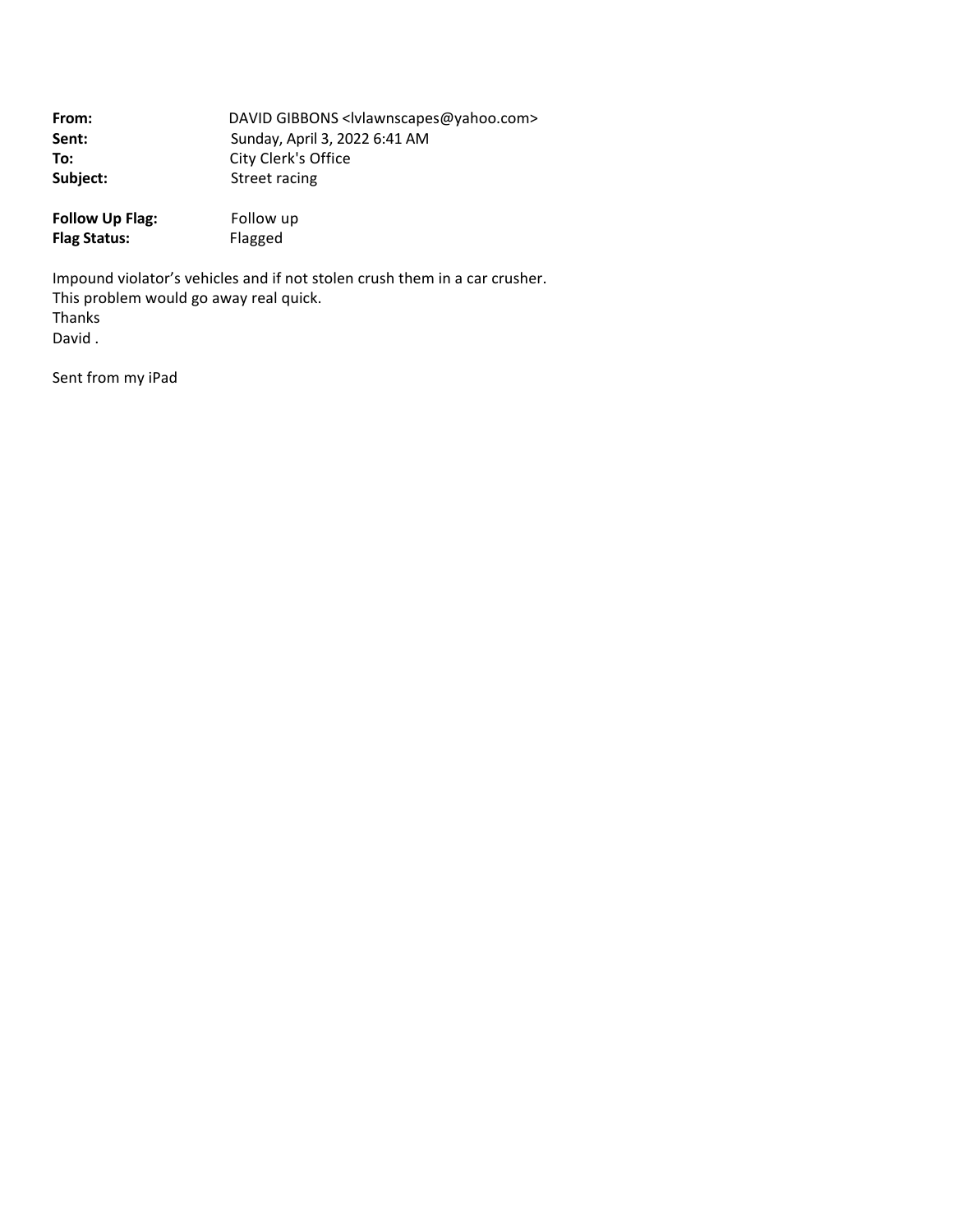| From:                  | Robb Krehbiel <robb.krehbiel@gmail.com></robb.krehbiel@gmail.com> |
|------------------------|-------------------------------------------------------------------|
| Sent:                  | Tuesday, April 12, 2022 3:36 PM                                   |
| To:                    | City Clerk's Office                                               |
| Subject:               | Citizen's Forum Comments RE: Bridge Industrial Warehouse          |
| <b>Follow Up Flag:</b> | Follow up                                                         |
| <b>Flag Status:</b>    | Flagged                                                           |

Hello City Clerk,

Please accept these written comments in advance of tonight's Citizen's Forum (which I am unable to attend).

I am very concerned about Bridge Industrial's proposed warehouse facility in South Tacoma. I'm primarily concerned with the impacts that increased truck traffic will have in terms of exacerbating local air pollution, causing more auto accidents, and increasing congestion.

More importantly, though, I'm very concerned about the public process involved with this proposal. City staff have stated several times that it is unlikely for any amount of public opposition to stop this proposal. Why is that? This is the largest warehouse facility proposed for the west coast and will drastically change the community around which it's located. When was there an opportunity for the public to weigh in and say no? It also seems like the city didn't advertise enough to let people know about this project, and many people are just learning about the issue.

This proposal shows to me that the way the city engages the public in permitting and zoning doesn't work. There needs to be an underlying change to how the city advertises projects and engages the public. People in South Tacoma feel ignored and undervalued, and a lot of that has to do with the poor outreach and engagement. I'm sure that staff did everything they legally needed to, but that just shows how the system is broken. The city needs to redefine its approach to outreach and engagement so that the public feels heard, respected, and empowered.

I'm disappointed in my city for allowing this project to come to Tacoma in the first place. I'm disappointed that the community has been overlooked and ignored. I blame a lot of this on Planning and Development Services Director Peter Huffman, who has a problematic history of circumventing environmental review, public engagement, and Tribal consultation. His leadership fosters a culture in the department to fast track permits for massive developments over the concerns of the community.

At the very least, the city should require a full EIS, a full health analysis (which includes looking at the impacts to air quality from increased truck traffic) and a full traffic analysis. The current mitigations proposed are insufficient and the full impacts have not been adequately studied.

Thank you,

Robb Krehbiel Planning Commissioner District 5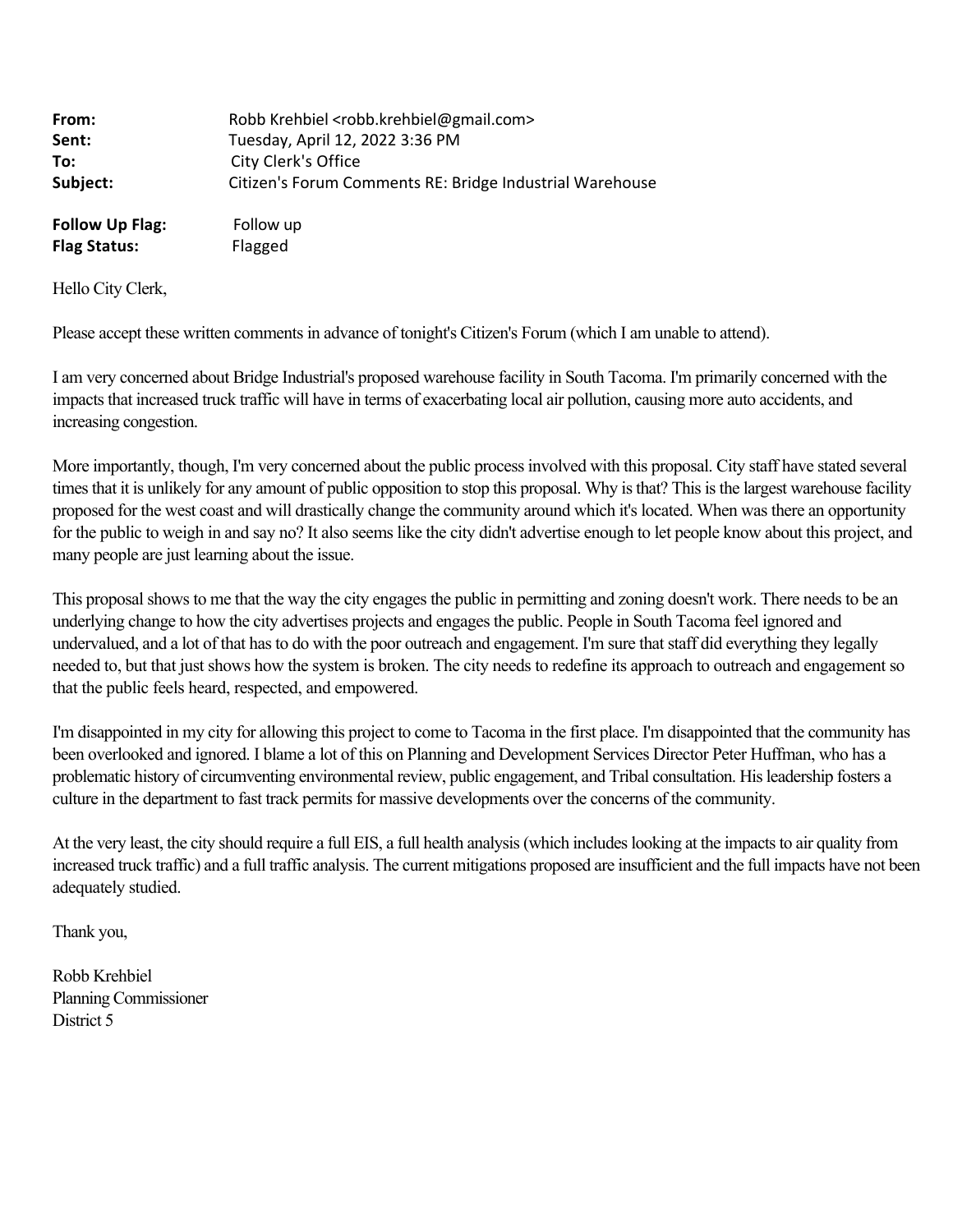| Michelle Mood <moodm@kenyon.edu></moodm@kenyon.edu> |  |
|-----------------------------------------------------|--|
| Tuesday, April 12, 2022 2:13 PM                     |  |
| City Clerk's Office                                 |  |
| Citizen's Forum 4/11                                |  |
|                                                     |  |

**Follow Up Flag:** Follow up **Flag Status:** Flagged

#### To the City Council, especially my Council Member Keith Blocker:

There is a creek at the bottom of my property where I live up on a hill above the old BNSF land south of TPU that is part of a true riparian wetlands and thus its waters connect to and end up in the Sound. This stream will proposed 2.5 million square foot distribution center, and yet no Invertebrate Community Index has been done to assess the health of the stream. Absolutely no biological criteria or indices have been done nor has the connec that current zoning allows this structure, but the goals and needs of 21<sup>st</sup> century Tacoma will be undermined by this and this step must be taking most cautiously.

The State of Washington State Environmental Policy act requires "all state and local governments to give environmental amenities and values appropriate consideration," and "to identify and evaluate important environmental

### **Securing Water**

I note that on the Tacoma-Pierce County Health Department's website, they inform the public that "We help protect the City of Tacoma's drinking water. South Tacoma Groundwater Protection District (STGPD) sits above the Sou Groundwater typically supplies about 5% of Tacoma's water in the summer and supplements the supply from the Green River at other times of the year. Groundwater from this aquifer could supply up to 40% of Tacoma's drinking car: Groundwater nom and againer coald supply up to 10% or racoma's diffiling water.<br>-BkiaHR1LOxDMiDxk4bfzAbPgsTsXo6NAOThZFfMDxHvSuiUOwNmgMdc We need the City Council to nause all building on the South Tacoma Groundwater Protection District until the final decision has been made on the South Tacoma Economic Green Zone (STEGZ) application.

TPCHD makes it clear Tacoma relies on this water, so we need to pass the STEGZ application and pause the LU21-0125 2.5 million sq ft distribution center.

It's not just my opinion that we need to aggressively protect our South Tacoma aquifer. The Washington State Department of Natural Resources put out a new Climate Resilience Report two years ago, including special attentio

TPU's 2018 Integrated Resource Plan clearly states, "*In the near term, Tacoma Water will undertake improvements to enable its existing groundwater supplies to provide optimal production and reliability" (p.39). Among the* **essential** to the ability of TPU to supply water through 2037 and 2050 according to its own plan.

In TPU's Integrated Resource Plan, no plan is revealed that will improve the groundwater's "optimal production and reliability." Water is assumed to be there in the aquifers and only needs to be drilled for. No discussion is involved, even as groundwater pumping rates and an increasing percent of total groundwater rights are integral to TPU's plan to meet resource adequacy -- "more groundwater could be pumped if Tacoma Water enhanced pumpin

If you look at Table 4.2 of that document, resource adequacy using current sources and under the most stressed climate change conditions is only 80% met just fifteen years from now (and 50% met by 2050). **But using groundw adequacy is met almost 100% of the next fifteen years, and 95% of the time even out to 2050 -- with no curtailment of use -- and under the <u>most stressed</u> climate prediction! Groundwater is key, and the South Tacoma Econo** 

#### **Upholding Tacoma's Climate Action Plan**

,

The City Council must work with the Planning Commission in representing the short and long term interests of the residents of Tacoma. To that is, note that Tacoma City Council adopted the 2030 Tacoma Climate Action Plan on 2021 while the City's Office of Environmental Policy and Sustainability explains that "Tacoma is now experiencing extreme weather and worsening environmental and public health conditions as a result of climate changes. Con climate action is taken"<https://www.cityoftacoma.org/cms/One.aspx?portalId=169&pageId=213008>One result expected is "**declining snowpack which impacts freshwater availability**" https://www.cityoftacoma.org/government/city\_departments/environmentalservices/office\_of\_environmental\_policy\_and\_sustainability/climate\_action#:~:text=Tacoma's%20vulnerabilities%20to%20climate%20change,species%20un%20uur%

The South Tacoma Neighborhood Council was prescient in applying for the South Tacoma Groundwater Protection District's South Tacoma Economic Green Zone, and you as the City Council should work with the Planning Commission as soon as possible – including stopping all permits that pave over the South Tacoma aquifer until this re-zoning has been complete. The City's own Environmental Services Department Office of Environmental Policy and Susta

- In the natural systems sector, "to improve ecosystem resilience and ensure and healthy and sufficient water supply," the government must ensure "habitat restoration project guidance and resilience."
- In the economic sector, the government must create a "just and green jobs transition plan."<https://www.cityoftacoma.org/cms/One.aspx?portalId=169&pageId=213008>

Pausing the 2.5 million sq. ft. warehouse and adopting the South Tacoma Economic Green Zone would meet both of these sustainability goals that the city's own experts have deemed necessary. Additionally, Tacoma's path towar within 28 years is also charted in this Climate Action Plan, and creating STEGZ would be vital in meeting that goal as well.<br><u>https://www.cityoftacoma.org/government/city\_departments/environmentalservices/office\_of\_environ</u>

### **Improving Environmental Justice as per EJLWG & State Legislation**

The City of Tacoma's current Climate Action Plan has not yet made the necessary course correction as per the recommendations from the Environmental Justice Leadership Work Group (EJLWG). That is, EJLWG has requested that t improve its collaborative governance structure and incorporate voices asking for structural, systemic and institutional change (see: https://www.cityoftacoma.org/UserFiles/Servers/Server 6/Fil

The fact that the South Tacoma Neighborhood Council volunteer representatives did all this work to propose a new STEGZ behooves the City not only to pass this application but also stop further construction since this would Action Plan and Environmental Justice goals in addition to the sustainability goals mentioned above. Listening to the STNC would not only advance a collaborative governance system as requested, but would also address the h racism that created our current zoning laws. Any proposed construction that would place impermeable material over unpaved land on top of the South Tacoma aquifer only by using current zoning laws should be stopped (at leas Zone (as well as impede the replenishment of the South Tacoma Groundwater aquifer, as noted in the prior section).

You hopefully know that, in fact, the South Tacoma Groundwater Protection Plan includes land that was originally redlined for nonwhite or immigrant residents only, which in turn became the location of Heavy Industry zones. *[denying them federal housing loans] because they had Black and immigrant communities. This designation … influenced later government land use decisions to place hazardous industries in or near "D" neighborhoods"<br>https://* 

Sticking with that racist zoning should be suspended until STEGZ is passed. Accept the responsibility to change the system as requested not only by EJLWG, but also the Tacoma-Pierce County Health Department in its Health E Environmental Justice work, and the State of Washington's Environmental Justice work, and finally also by the 2021 Washington State Legislative Session. The legislature acted on a number of environmental bills, including l

Thus, the City must stop all permits based on redlining-era Heavy Industry zoning or environmental justice will not be possible, collaborative governance will be a broken promise, and Tacoma's climate resilience, Climate A Integrated Resource Plan will all be threatened.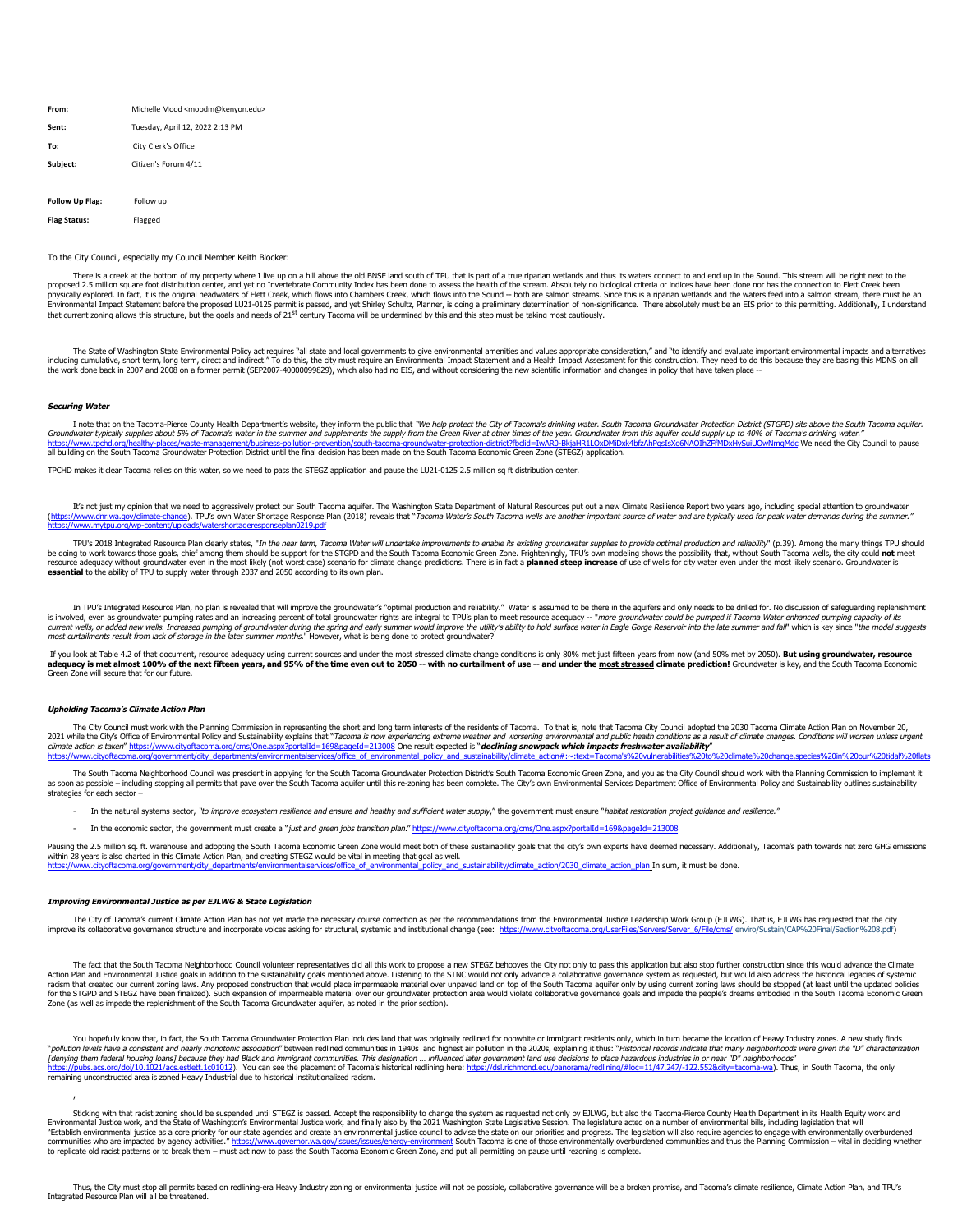I understand that the city Planner Shirley Schultz believes that the LU21-0125 permit does not need an EIS partly due to all the work done for ProLogis in 2007-08. However,

Since 2007, we have had the following changes:

- 1. New understanding that current zoning is related to racist redlining from around 1930s.
- 2. New Priority of Health Equity and Environmental Health Disparities

The State of Washington has created the Environmental Health Disparities Map and collated new findings about exposure to air and noise pollution, including diesel and PM2.5 emission, and finding that pollution can actually on vulnerable communities that are poor, unemployed, linguistically isolated, with less educational attainment, and with patterns of low birth weight and cardiovascular issues.

The new scientific causal link between vulnerable communities and deeper environmental pollution impact demands a full Health Impact Assessment

This is especially necessary since both the Environmental Health Disparities Map and Tacoma-Pierce County Health Department's own Health Equity Maps show the zip code surrounding the proposed construction as experiencing t mortality rates from cardiovascular disease, the highest incidence of low birth weights, the shortest life spans, with the poorest people, many linguistically isolated and with less educational attainment. The maps not onl diesel exhaust creates more cardiovascular problems and more low-weight babies even in healthy communities. (See, for example, https://www.theguardian.com/us-news/2021/dec/09/when-amazon-expands-these-communities-pay-the-p

3. New Governor Directive

Directive of the Governor 19-18 (December 19, 2019) confirms that SEPA requires assessment of climate change impacts and that the Department of Ecology must issue new rules "for cumulative environmental assessment and repo should include 20-year and 100-year dibbal warming potentials for all greenhouse gases attributable to the project, an assessment of any induced load or growth in fuel or energy consumption, criteria for assessing upstream lifecycle emissions attributable to the project, including indirect effects, and methods, procedures, protocol, critera or standards for mitigation of greenhouse gas emissions as necessary to achieve a goal of no net incre attributable to the project.

While the SEPA emissions rule is not yet in effect, it confirms the core components of Governor Inslee's directive and the requirements of the SEPA statute: that LU21-0125 SEPA analysis for climate effects extends to the e including the emissions, lights, generators/refrigeration, trucks, and the carbon load from all the concrete and cement that will be used in the new parking lots, sidewalks, pavements, roads, and foundations for 2.5 millio

The current LU21-0125 SEPA Checklist is ireemediably deficient in that it fails to adequately disclose the direct, indirect, cumulative and long-term effects associated with this construction. This limited disclosure does statutory or regulatory standards and is wholly inadequate to make a threshold determination. The work done 14 years ago for the project 32% smaller project (SEP2007-40000099829) and before the recent directive about clima

#### 4. New Heat Deaths Locally

One final point about the effect on human health that has only recently become a regional problem is the impact of increased impermeable land on the urban heat island effect and heat deaths. The EPA has released informatio change and deaths:

Unusually hot summer temperatures have become more common across the contiguous 48 states in recent decades (US Global Change Research Program 2017)(see the <u>[High and Low Temperatures](https://urldefense.com/v3/__https:/www.epa.gov/climate-indicators/climate-change-indicators-high-and-low-temperatures__;!!CRCbkf1f!V0rODKuuKS3ElQpF770h0BDapCCzKsY6tFCFf_RJEX5MdE608iJZxK1xAIAJCd78vfM7NgDfecVX6JwY06GcWWQ$)</u> indicator), extreme heat events (heat Change, 2014). The "urban heat island" effect accentuates the problem by causing even higher temperatures in densely developed urban areas (SUGCRP 2017) .... People with certain diseases, such as cardiovascular and respira vulnerable to excessive heat exposure, as are the economically disadvantaged. Data also suggest a higher risk among non-Hispanic Blacks (CDC WONDER database, 2016)

The LU21-0125 SEPA Checklist does not calculate the increased heating due to the new construction, the increased emissions to cool buildings to compensate, nor heat stress on surrounding communities, who precisely meet the vulnerable populations" mentioned by the EPA above. It is inadequate and a full EIS and Health Impact Assessment is needed before determining significance of environmental impact.

I am just one person, with a small family living next to this proposed construction, hoping to live in my forever home with my adult disabled kids, loving the Pacific Northwest and loving living in a state with so many won new laws, policies, and visions for the future. We need to work together to make Tacoma resilient in the face of climate change. This proposed construction is a step in the wrong direction, in my opinion, but at the very l

Thank you for listening.

-Michelle S. Mood

Tacoma, WA 98409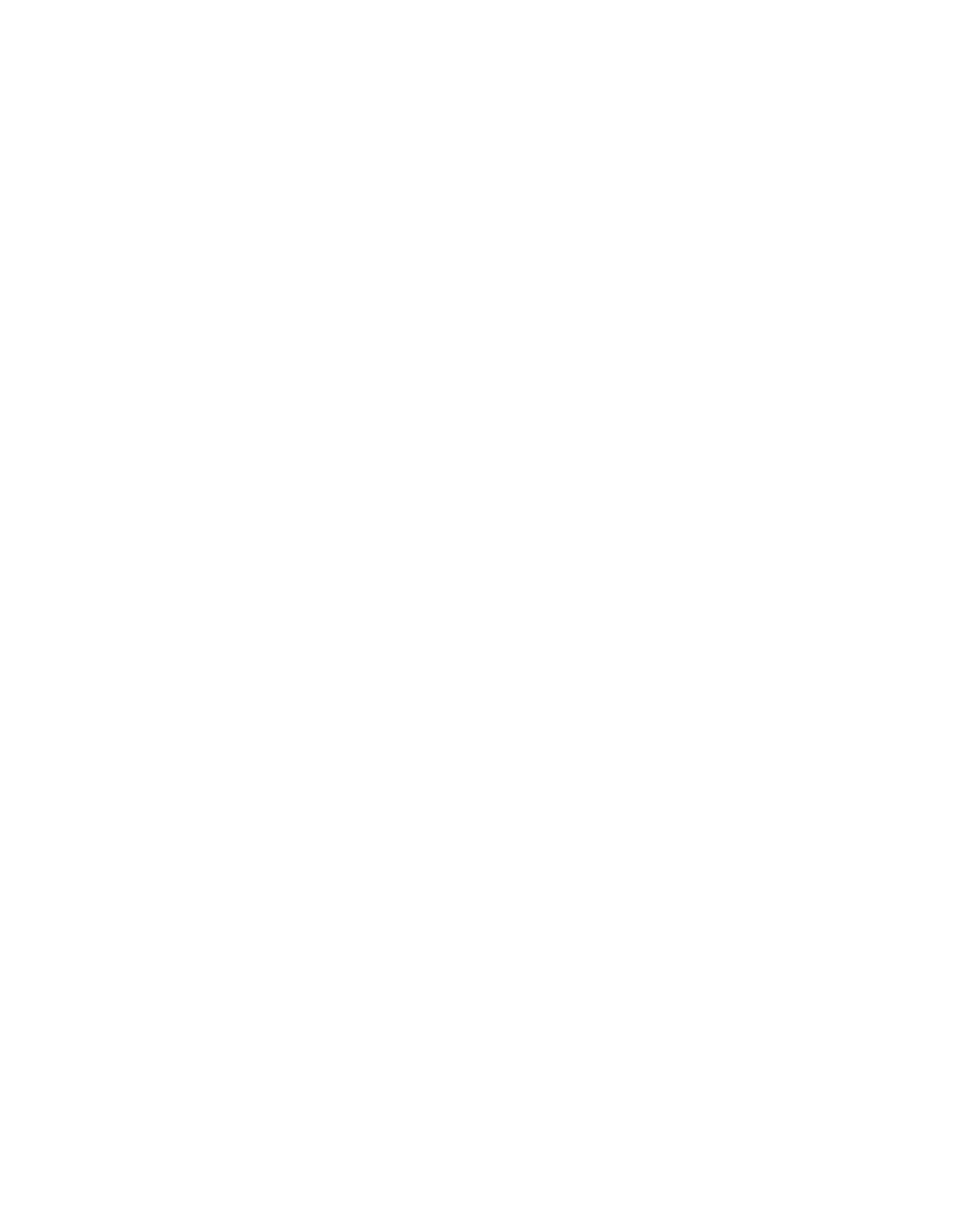| From:                  | Heidi S. <heidigs@hotmail.com></heidigs@hotmail.com>                                                                                                                                                                                                                                                                                                                           |
|------------------------|--------------------------------------------------------------------------------------------------------------------------------------------------------------------------------------------------------------------------------------------------------------------------------------------------------------------------------------------------------------------------------|
| Sent:                  | Tuesday, April 12, 2022 2:07 PM                                                                                                                                                                                                                                                                                                                                                |
| To:                    | City Clerk's Office; Woodards, Victoria; Hines, John; Rumbaugh, Sarah; Blocker, Keith; Ushka,<br>Catherine; Bushnell, Joe; Daniels, Kiara; McCarthy, Conor; Walker, Kristina                                                                                                                                                                                                   |
| Cc:                    | Schultz, Shirley; Planning; EHDrinkingWater@tpchd.org; CommunitySafety@tpchd.org;<br>cwillia4@tacomak12.wa.us; planning@tacoma.k12.wa.us; evba461@ecy.wa.gov;<br>judy_lantor@fws.gov; Marty Stump; Mary Anderson; R6SSplanning@dfw.wa.gov;<br>sepa@dahp.wa.gov; SEPA@pscleanair.org; SEPA@tpchd.org; SEPAReview@PuyallupTribe-<br>nsn.gov; zmey461@ecy.wa.gov; stgpd@tpchd.org |
| Subject:               | Public comments to Community Forum re: permit application # LU21-0125                                                                                                                                                                                                                                                                                                          |
| <b>Follow Up Flag:</b> | Follow up                                                                                                                                                                                                                                                                                                                                                                      |
| <b>Flag Status:</b>    | Flagged                                                                                                                                                                                                                                                                                                                                                                        |

Public comments to Tacoma City Council's April 12, 2022 Community Forum

RE: Public Health and Environmental Impact of Bridge Industrial Proposal, permit application # LU21-0125

Mayor Woodards and Tacoma City Council Members,

I understand this permit is not coming before you for vote; however, there is still much you can do.

Following on public health week, you have been made aware of the well-documented negative effects in neighborhoods where warehouse/distribution centers have been allowed: devastating lung underdevelopment and other life-long health and learning effects for children exposed to vehicle exhaust, and the clear continued environmental racism when allowing such facilities into low-income, minority communities such as South Tacoma.

In addition, there are several SEPA triggers which refute the city's stated expectation of environmental "nonsignificance" but instead support a full SEPA review and your voice to request that an Environmental Impact Statement and Health Impact Assessment must be done.

The South Tacoma Groundwater Protection District (STGPD) code is long overdue to be updated with current bestscience; you can request a moratorium be placed on all permit approvals and expansions within the STGPD until that code is appropriately updated and properly enforced, especially in-light of a state funded feasibility study (see references, below).

Thank you for doing everything you can to prevent this mega-warehouse center from being built in the middle of our urban area directly above our back-up water supply, to avoid lifelong impacts on children and more environmental devastation within our city.

Heidi Stephens

When SEPA is Required (from Tacoma Planning Department)

The Most Common\* SEPA Triggers Work occurring within critical areas and/or on lands wholly or partly covered by water Construction of residential structures – more than 20 dwelling units Construction or demolition of a building  $-$  greater than 12,000 square feet Construction of a parking lot – more than 40 vehicles Fill or excavation – more than 500 cubic yards Installation or removal of impervious tanks on industrial property – capacity of more than 60,000 gallons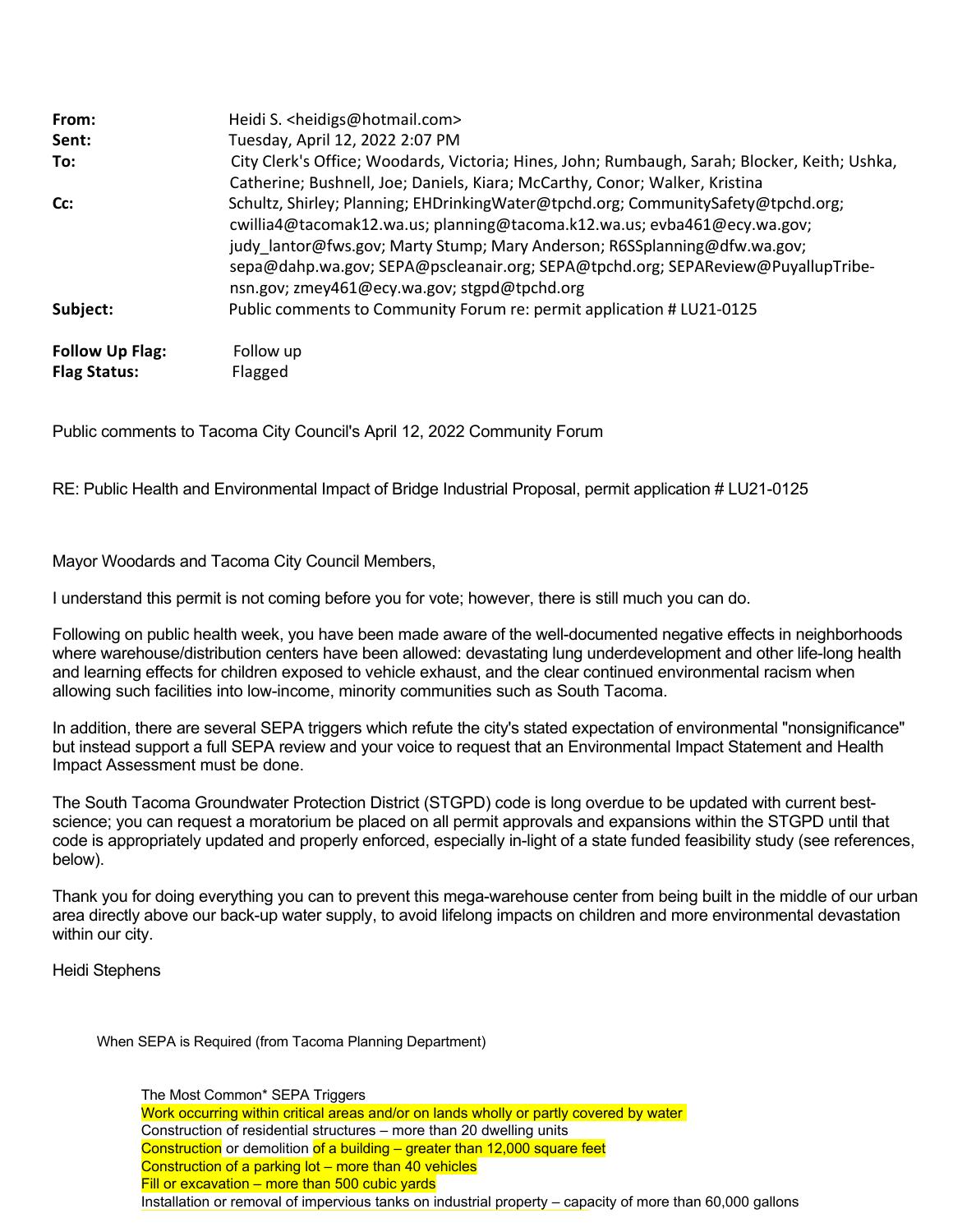Stormwater, water, & sewer utilities – more than 12 inches in diameter Installation of wireless facilities – on a residence or school or within an area zoned residential Construction of a wireless tower – 60 feet or taller or within a residential zone Certain land use decisions – Rezone

\*For a comprehensive list, see WAC 197-11-800.

The Bridge Industrial proposal appears to be in direct conflict with obligation of this study/grant:

**Water Resources Streamflow Restoration Program Agreement Between the State of Washington Department of Ecology and Tacoma Environmental Services Department** [https://cms.cityoftacoma.org/cityclerk/Files/CityCouncil/Agreements/IntAgr-](https://urldefense.com/v3/__https:/nam12.safelinks.protection.outlook.com/?url=https*3A*2F*2Fcms.cityoftacoma.org*2Fcityclerk*2FFiles*2FCityCouncil*2FAgreements*2FIntAgr-*2520Washington*2520Dept.*2520of*2520Ecology-2021-TacoES-00004.pdf&data=04*7C01*7C*7C3bb11447bbce420e23e108da1c9cf01c*7C84df9e7fe9f640afb435aaaaaaaaaaaa*7C1*7C0*7C637853757610318219*7CUnknown*7CTWFpbGZsb3d8eyJWIjoiMC4wLjAwMDAiLCJQIjoiV2luMzIiLCJBTiI6Ik1haWwiLCJXVCI6Mn0*3D*7C3000&sdata=RcuOMlMXpR8nd*2BnlUqS*2FLiYYtDX7R8R4d4CwM8qJnz8*3D&reserved=0__;JSUlJSUlJSUlJSUlJSUlJSUlJSUlJSUlJSU!!CRCbkf1f!UCRw7gnZ48NQeZxqu_DefQAIJong_xOKNOfB-fi1yZB3hiRQj03SZEqLOAdf5DVTFx0psjDVuQYkDXmtDkbAuk4$) %20Washington%20Dept.%20of%20Ecology-2021-TacoES-00004.pdf

Feasibility study activities shall include groundwater monitoring, stormwater/surface water monitoring and modeling, and soil investigations to design and maintain sustainable regional green infrastructure facilities at Sites 1 and 2 to retime seasonal high-flows through storage and aguifer recharge.

Tacoma Municipal Code, Title 13 - (protection district overlay should be the primacy land-use consideration)

<https://cms.cityoftacoma.org/cityclerk/files/municipalcode/Title13-LandUseRegulatoryCode.pdf>

D. South Tacoma Groundwater Protection District (STGPD)

2. Background, purpose, and intent. The South Tacoma groundwater aquifer system serves as a significant source of drinking water for the City of Tacoma. It may supply as much as 40 percent of the City's total water demand during periods of peak summer usage. For future growth, supplemental supply, and emergency response, this resource will continue to be extremely important to the City of Tacoma.

4. General provisions

.

b. District Designated (Environmentally Sensitive Area). Pursuant to Ecology's Chapter 197-11-908 WAC and TMC Section 13.12.908 of this title as may be amended from time to time, the area described above is hereby designated as an environmentally (geohydrologically) sensitive area.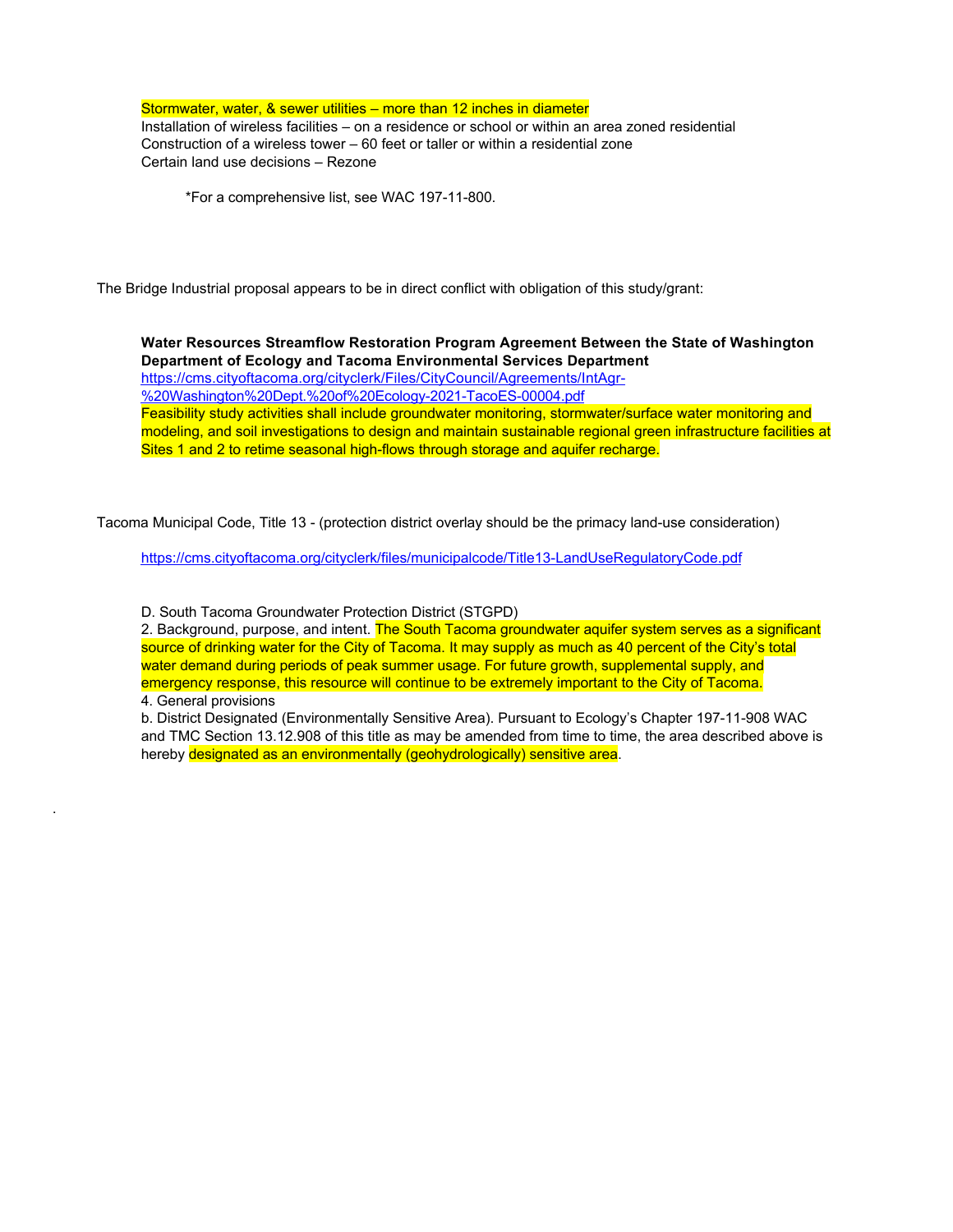| <b>Follow Up Flag:</b> | Follow up                                                        |  |
|------------------------|------------------------------------------------------------------|--|
| Subject:               | community comment for council meeting                            |  |
| To:                    | City Clerk's Office                                              |  |
| Sent:                  | Tuesday, April 12, 2022 10:27 AM                                 |  |
| From:                  | Phil Harty <philhartymusic@gmail.com></philhartymusic@gmail.com> |  |

**Flag Status:** Flagged

Hello my name is Phil Harty and I'm a concerned citizen speaking out against the Bridge industrial warehouse project in south Tacoma. I know this item isn't on the agenda for this week's council meeting, however, this project will negatively impact the environment and living conditions for the population of residents living in the area. There will be a large increase of air pollution that will be emitted from the over thousands of trucks and traffic operating out the site.The Bridge Industrial project is projected to have1400 diesel trucks and over 3000 cars contributing to increased traffic and hazardous air pollution. The dangerous air quality from large warehouses in the vicinity of neighborhoods has been shown to cause both asthma, bronchitis and other respiratory illnesses among residents. The negative health effects of large warehouses on communities living nearby has been documented all over the country. For example in what's known as the Inland empire east of L.A. in California from 2016-2018 rates of ER visits due to asthma and pneumonia increased by 44% higher than their state's average. A study titled, "Warehouses, Pollution and Social Disparities" made by Earth Justice found that building large warehouses with no consideration for public health will continue to diminish the quality of life for low income communities of color. The community surrounding the Bridge industrial site in South Tacoma is home of both low income families and a majority of residents living in the area are people of color. If this project goes through it will be a stark example of environmental racism in the city of Tacoma. The negative health conditions this project will cause is only one of the negative impacts. Others being the aquifer on the site that is designated vulnerable, which by many experts should be reevaluated and coded as a green zone. Another aspect that should be evaluated is the amount of SEPA triggers this project will be breaking. The amount of prospective negative impacts on Tacoma that this project brings up should be cause for immediate pause and at least good reason to consider a moratorium on the project. Then there can be a proper environment evaluation on this project, which to me has too many negative impacts on Tacoma to really be an asset to our beloved city. Thank you for you time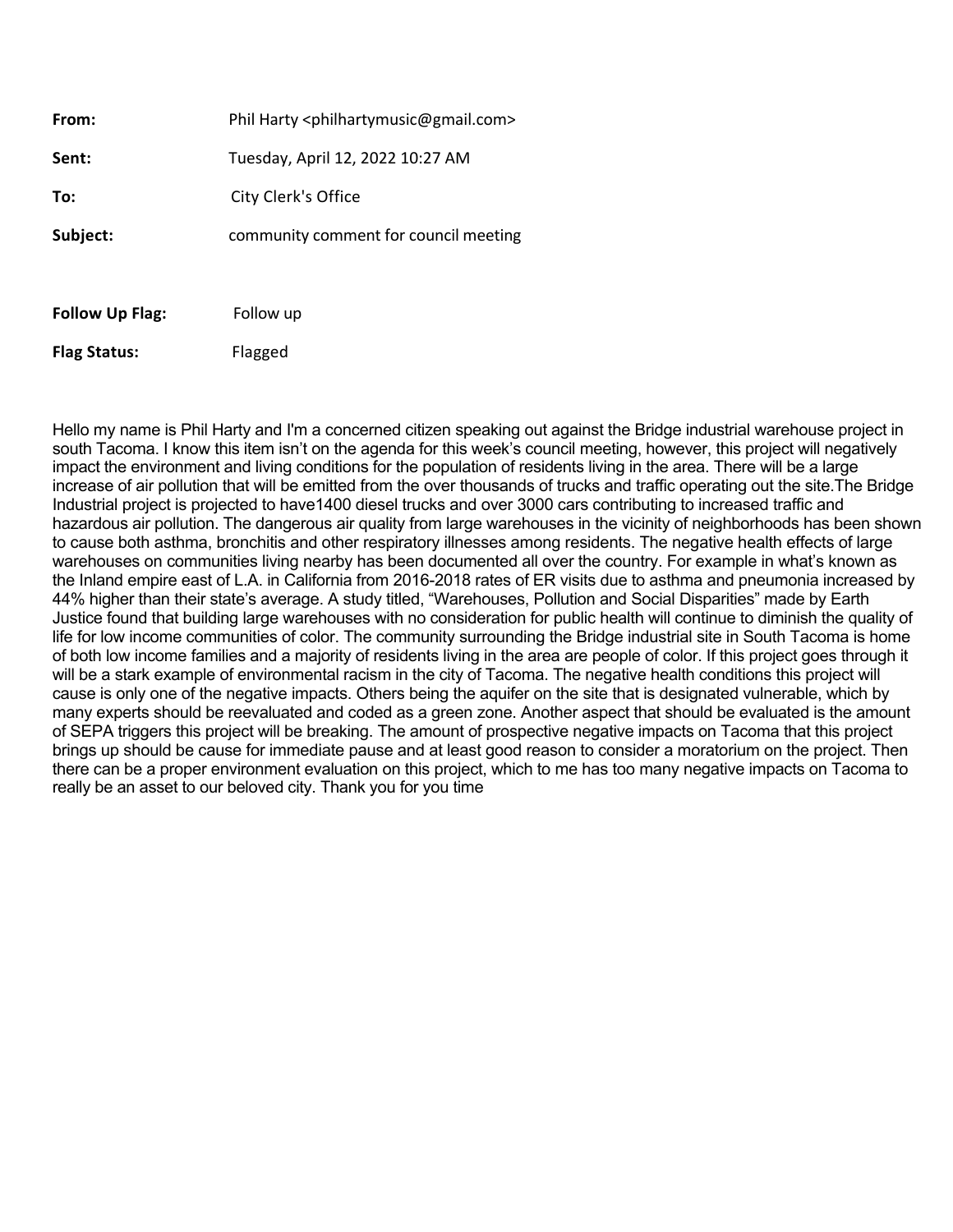| <b>Follow Up Flag:</b> | Follow up                                                              |  |
|------------------------|------------------------------------------------------------------------|--|
| Subject:               | Bridge Industrial warehouse complex                                    |  |
| To:                    | City Clerk's Office; Sorum, Doris                                      |  |
| Sent:                  | Tuesday, April 12, 2022 9:24 AM                                        |  |
| From:                  | Nichole Snyder <nichole.lsnyder@gmail.com></nichole.lsnyder@gmail.com> |  |

**Flag Status:** Flagged

Dear Doris Sorum,

I am writing to you today in regards to the Bridge Industrial warehouse complex that is being proposed in South Tacoma. I find such a project extremely concerning for a number of reasons.

First, was there any consideration into how this project is in fact an issue of racial injustice? The neighborhood where this proposed project would be built is predominantly BIPOC and low-income. I believe Tacoma had committed to being an antiracist city, this project clearly shows that it doesn't actually hold those values.

Second, the pollution this project would bring to the neighborhood will be devastating. This area already has some of the highest rates of cancer, asthma, and mortality. It is absolutely outrageous that an environmental and health assessment was not done. Up to 5,000 cars and trucks (with around 1,400 of those vehicles being transportation trucks) would be funneled into this neighborhood a day. There's even a daycare one block away from this site.

I implore you to read this article, recently published by NBC, and consider how Tacoma is doing the same thing to its residents.

[https://www.nbcnews.com/tech/tech-news/treated-sacrifices-families-breathe-toxic-fumes-california-s-warehouse-hub-n1265420](https://urldefense.com/v3/__https:/www.nbcnews.com/tech/tech-news/treated-sacrifices-families-breathe-toxic-fumes-california-s-warehouse-hub-n1265420__;!!CRCbkf1f!QDrGcv0FNNtqDeGlHFg1bZ_lk_kE-ZDvOTkEMm6jCpjMEakGQSx4YU1fiw0Fj7JUhWkoExlELEJ_pQrPRTmIZ2LqLzPwfCX1$)

I end this letter with an ask, please be vocal in your support for an environmental and health assessment to be done.

We are in the tragic beginnings of a climate crisis. We are starting to see the devastating impacts this is having all over the world. It is every one of our responsibilities to do everything we can to lower emissions and try to keep our communities safe.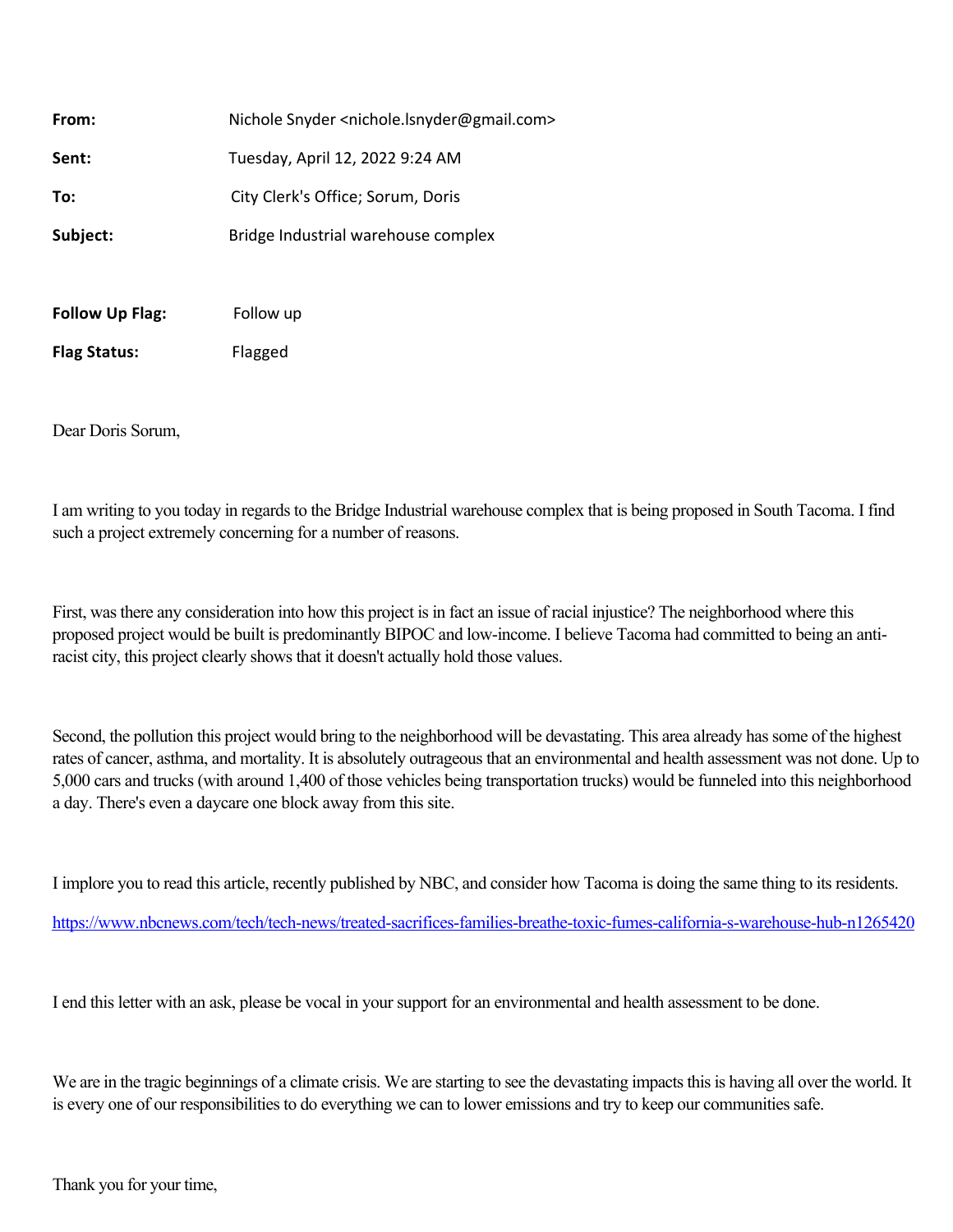Nichole Snyder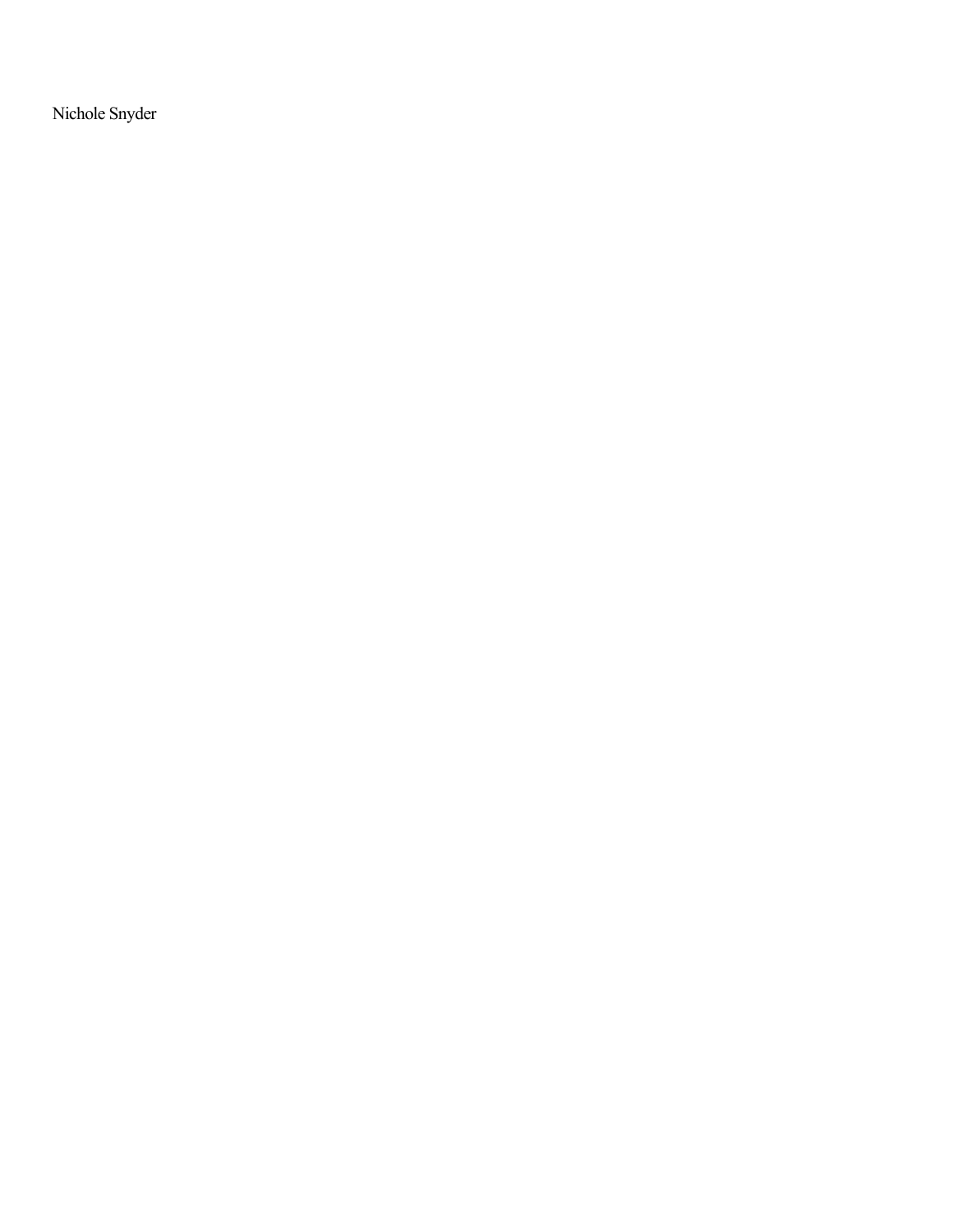| From:                  | Heidi S. <heidigs@hotmail.com></heidigs@hotmail.com>                                                                                                                                                                                                                                                                                                          |
|------------------------|---------------------------------------------------------------------------------------------------------------------------------------------------------------------------------------------------------------------------------------------------------------------------------------------------------------------------------------------------------------|
| Sent:                  | Friday, April 8, 2022 4:35 PM                                                                                                                                                                                                                                                                                                                                 |
| To:                    | City Clerk's Office; Woodards, Victoria; Hines, John; Rumbaugh, Sarah; Blocker, Keith; Ushka,<br>Catherine; Bushnell, Joe; Daniels, Kiara; McCarthy, Conor; Walker, Kristina                                                                                                                                                                                  |
| Cc:                    | Schultz, Shirley; Planning; EHDrinkingWater@tpchd.org; CommunitySafety@tpchd.org;<br>cwillia4@tacomak12.wa.us; planning@tacoma.k12.wa.us; evba461@ecy.wa.gov;<br>judy lantor@fws.gov; Marty Stump; Mary Anderson; R6SSplanning@dfw.wa.gov;<br>sepa@dahp.wa.gov; SEPA@pscleanair.org; SEPA@tpchd.org; SEPAReview@PuyallupTribe-<br>nsn.gov; zmey461@ecy.wa.gov |
| Subject:               | Public Comments re: Public Health Week / BI SEPA Checklist review                                                                                                                                                                                                                                                                                             |
| Importance:            | <b>High</b>                                                                                                                                                                                                                                                                                                                                                   |
| <b>Follow Up Flag:</b> | Follow up                                                                                                                                                                                                                                                                                                                                                     |
| <b>Flag Status:</b>    | Flagged                                                                                                                                                                                                                                                                                                                                                       |

Tacoma Mayor, City Council and others:

Public Health Week cannot pass without acknowledgement of the looming Bridge Industrial mega-warehouse/distribution center, proposed to cover some of the last open green space in South Tacoma and estimated to bring thousands of additional polluting vehicle trips into an already marginalized neighborhood.

Such facilities' negative environmental and public health impacts are well documented -- see four articles, below.

Please support the people you represent, calling for an end to environmental racism of this community by requesting that:

- an Environmental Impact Statement and
- Health Impact Assessment must be done,
- as well as a moratorium on all permitting with the South Tacoma Groundwater Protection District until that code is appropriately updated and even current policy is being properly enforced.

Thank you, Heidi Stephens

**Warehouses in their backyards - communities pay the price**

[https://www.theguardian.com/us-news/2021/dec/09/when-amazon-expands-these](https://urldefense.com/v3/__https:/nam12.safelinks.protection.outlook.com/?url=https*3A*2F*2Fwww.theguardian.com*2Fus-news*2F2021*2Fdec*2F09*2Fwhen-amazon-expands-these-communities-pay-the-price&data=04*7C01*7C*7Cc4bc9c7c66764eef54cf08da0b69ac43*7C84df9e7fe9f640afb435aaaaaaaaaaaa*7C1*7C0*7C637834845880942462*7CUnknown*7CTWFpbGZsb3d8eyJWIjoiMC4wLjAwMDAiLCJQIjoiV2luMzIiLCJBTiI6Ik1haWwiLCJXVCI6Mn0*3D*7C3000&sdata=bkqhva7pLpXT308loFlyKO97Fak1RfR2SzNQJvwT5UM*3D&reserved=0__;JSUlJSUlJSUlJSUlJSUlJSUlJSU!!CRCbkf1f!XmKHdCHgKFlHhZfFhO3IXK1RxFfoCHR1veZ40AH3WE5owle3FAsT8ODyh0hOgjXNWLccpDwRPjGAdW-veMVH2Bg$)communities-pay-the-price

*"Communities that host delivery facilities end up being the losers," says Sacoby Wilson, director of the Center for Community Engagement, Environmental Justice and Health at the University of Maryland, College Park, which worked with CR to analyze the locations of Amazon facilities. "They get more traffic, air pollution, traffic jams and pedestrian safety problems, but they don't receive their fair share of the benefits that accrue from having the retail nearby."*

**Kids Need Clean Air: Air Pollution and Children's Health** [https://www.jstor.org/stable/i40210152](https://urldefense.com/v3/__https:/www.jstor.org/stable/i40210152__;!!CRCbkf1f!XmKHdCHgKFlHhZfFhO3IXK1RxFfoCHR1veZ40AH3WE5owle3FAsT8ODyh0hOgjXNWLccpDwRPjGAdW-vJhiL8Cg$)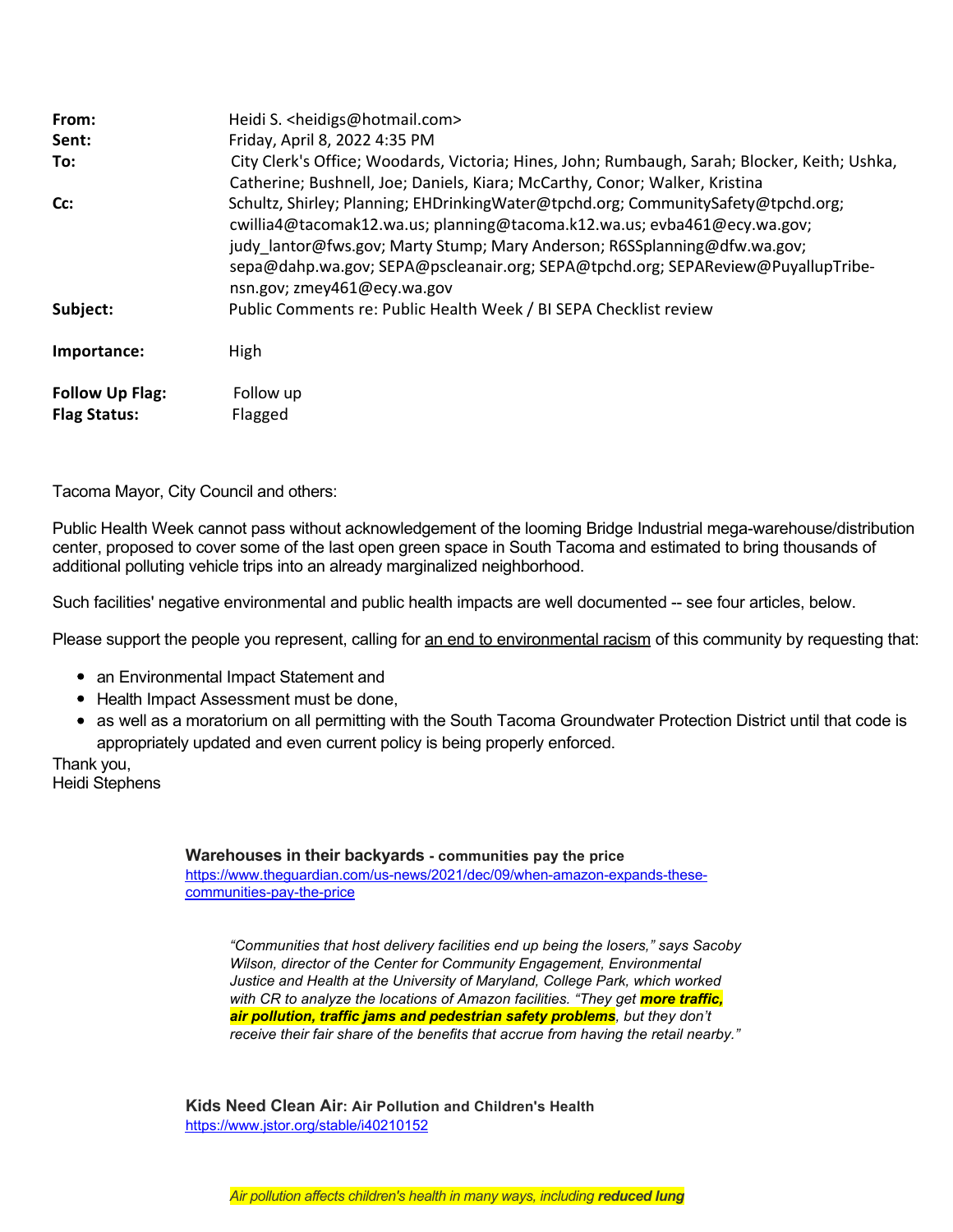*function, increased morbidity, increased use of health care services, and infant mortality. Decisions affecting air quality ultimately are made through political and social processes. Health care and health promotion practitioners who are concerned about the health of children should provide leadership for advocacy to promote environmental health in our communities*

## **Treated like sacrifices: Families breathe toxic fumes from California's warehouse hub**

[https://www.nbcnews.com/tech/tech-news/treated-sacrifices-families-breathe-toxic-fumes](https://urldefense.com/v3/__https:/nam12.safelinks.protection.outlook.com/?url=https*3A*2F*2Fwww.nbcnews.com*2Ftech*2Ftech-news*2Ftreated-sacrifices-families-breathe-toxic-fumes-california-s-warehouse-hub-n1265420&data=04*7C01*7C*7Cf36785741d5e4feeabb508da16af73b6*7C84df9e7fe9f640afb435aaaaaaaaaaaa*7C1*7C0*7C637847240071643554*7CUnknown*7CTWFpbGZsb3d8eyJWIjoiMC4wLjAwMDAiLCJQIjoiV2luMzIiLCJBTiI6Ik1haWwiLCJXVCI6Mn0*3D*7C3000&sdata=XfbkE4TzKgZ1gdDXYPbp8B*2Fa*2F4sgqeVFshXMXfc6gK0*3D&reserved=0__;JSUlJSUlJSUlJSUlJSUlJSUlJSU!!CRCbkf1f!XmKHdCHgKFlHhZfFhO3IXK1RxFfoCHR1veZ40AH3WE5owle3FAsT8ODyh0hOgjXNWLccpDwRPjGAdW-veNXPBAc$)california-s-warehouse-hub-n1265420

*"The pollution not only affects them in terms of respiratory health, such as asthma, but pollution like the type we see around these freeways and* warehouses will also reduce lung development for children," said Dr. Afif El-*Hasan, a pediatrician in Southern California and expert with the American Lung Association.*

*"Because many of the communities alongside busy transportation routes and warehouses are low-income, they are disproportionately affected by the industrial growth."*

*San Bernardino City Council member Ben Reynoso, 28... said he's had enough with the warehouses popping up in the city, bringing mostly poor-quality jobs and hordes of trucks. Last month he proposed a citywide moratorium on building warehouses.*

*"The city is being bled dry with no infrastructure updates because no responsibility is being placed on developers."*

*"These developers don't represent us, and if our representatives don't hold them accountable, we have to elect them out of office.*

## **Healthy Air, Healthy Brains: Advancing Air Pollution Policy to Protect Children's Health**

[https://www.ncbi.nlm.nih.gov/pmc/a](https://urldefense.com/v3/__https:/www.ncbi.nlm.nih.gov/pmc/a__;!!CRCbkf1f!XmKHdCHgKFlHhZfFhO3IXK1RxFfoCHR1veZ40AH3WE5owle3FAsT8ODyh0hOgjXNWLccpDwRPjGAdW-vnxE-uwQ$)

*Evidence is growing on the adverse neurodevelopmental effects of exposure to combustion-related air pollution.*

*Project TENDR (Targeting Environmental Neurodevelopmental Risks), a unique collaboration of leading scientists, health professionals, and children's and environmental health advocates, has identified combustion-related air pollutants as critical targets for action to protect healthy brain development.*

*Children are exposed prenatally and in early childhood to multiple environmental stressors that can adversely affect their cognitive abilities, academic performance and consequent educational trajectories, adult health, wealth, and*

*social status. [1,2](https://urldefense.com/v3/__https:/nam12.safelinks.protection.outlook.com/?url=https*3A*2F*2Fajph.aphapublications.org*2Fdoi*2Ffull*2F10.2105*2FAJPH.2018.304902*23&data=04*7C01*7C*7C0d4ab4dde8a84d0ef04a08da178f0991*7C84df9e7fe9f640afb435aaaaaaaaaaaa*7C1*7C0*7C637848200359665656*7CUnknown*7CTWFpbGZsb3d8eyJWIjoiMC4wLjAwMDAiLCJQIjoiV2luMzIiLCJBTiI6Ik1haWwiLCJXVCI6Mn0*3D*7C3000&sdata=Jui9Hc7EyKkBYrEPhSJW9RDV0tbyqAv7p3r27OlMuLc*3D&reserved=0__;JSUlJSUlJSUlJSUlJSUlJSUlJSU!!CRCbkf1f!XmKHdCHgKFlHhZfFhO3IXK1RxFfoCHR1veZ40AH3WE5owle3FAsT8ODyh0hOgjXNWLccpDwRPjGAdW-vfR9l9po$) Project TENDR (Targeting Environmental Neurodevelopmental Risks), a unique collaboration of leading scientists, health professionals, and children's and environmental health advocates, points to growing scientific evidence linking exposure to toxic chemicals during early brain development with brain disorders and calls on individuals, industries, and policymakers to reduce*

*these exposures. [3](https://urldefense.com/v3/__https:/nam12.safelinks.protection.outlook.com/?url=https*3A*2F*2Fajph.aphapublications.org*2Fdoi*2Ffull*2F10.2105*2FAJPH.2018.304902*23&data=04*7C01*7C*7C0d4ab4dde8a84d0ef04a08da178f0991*7C84df9e7fe9f640afb435aaaaaaaaaaaa*7C1*7C0*7C637848200359665656*7CUnknown*7CTWFpbGZsb3d8eyJWIjoiMC4wLjAwMDAiLCJQIjoiV2luMzIiLCJBTiI6Ik1haWwiLCJXVCI6Mn0*3D*7C3000&sdata=Jui9Hc7EyKkBYrEPhSJW9RDV0tbyqAv7p3r27OlMuLc*3D&reserved=0__;JSUlJSUlJSUlJSUlJSUlJSUlJSU!!CRCbkf1f!XmKHdCHgKFlHhZfFhO3IXK1RxFfoCHR1veZ40AH3WE5owle3FAsT8ODyh0hOgjXNWLccpDwRPjGAdW-vfR9l9po$) Developmental disabilities, such as learning disabilities, developmental delays, autism, and attention-deficit/hyperactivity disorder (ADHD), affect one in six children in the United States, and the rate of these*

*disorders is rising[.4](https://urldefense.com/v3/__https:/nam12.safelinks.protection.outlook.com/?url=https*3A*2F*2Fajph.aphapublications.org*2Fdoi*2Ffull*2F10.2105*2FAJPH.2018.304902*23&data=04*7C01*7C*7C0d4ab4dde8a84d0ef04a08da178f0991*7C84df9e7fe9f640afb435aaaaaaaaaaaa*7C1*7C0*7C637848200359665656*7CUnknown*7CTWFpbGZsb3d8eyJWIjoiMC4wLjAwMDAiLCJQIjoiV2luMzIiLCJBTiI6Ik1haWwiLCJXVCI6Mn0*3D*7C3000&sdata=Jui9Hc7EyKkBYrEPhSJW9RDV0tbyqAv7p3r27OlMuLc*3D&reserved=0__;JSUlJSUlJSUlJSUlJSUlJSUlJSU!!CRCbkf1f!XmKHdCHgKFlHhZfFhO3IXK1RxFfoCHR1veZ40AH3WE5owle3FAsT8ODyh0hOgjXNWLccpDwRPjGAdW-vfR9l9po$) The estimated annual cost (medical care, lost economic productivity) of environmentally mediated neurodevelopmental disorders in US*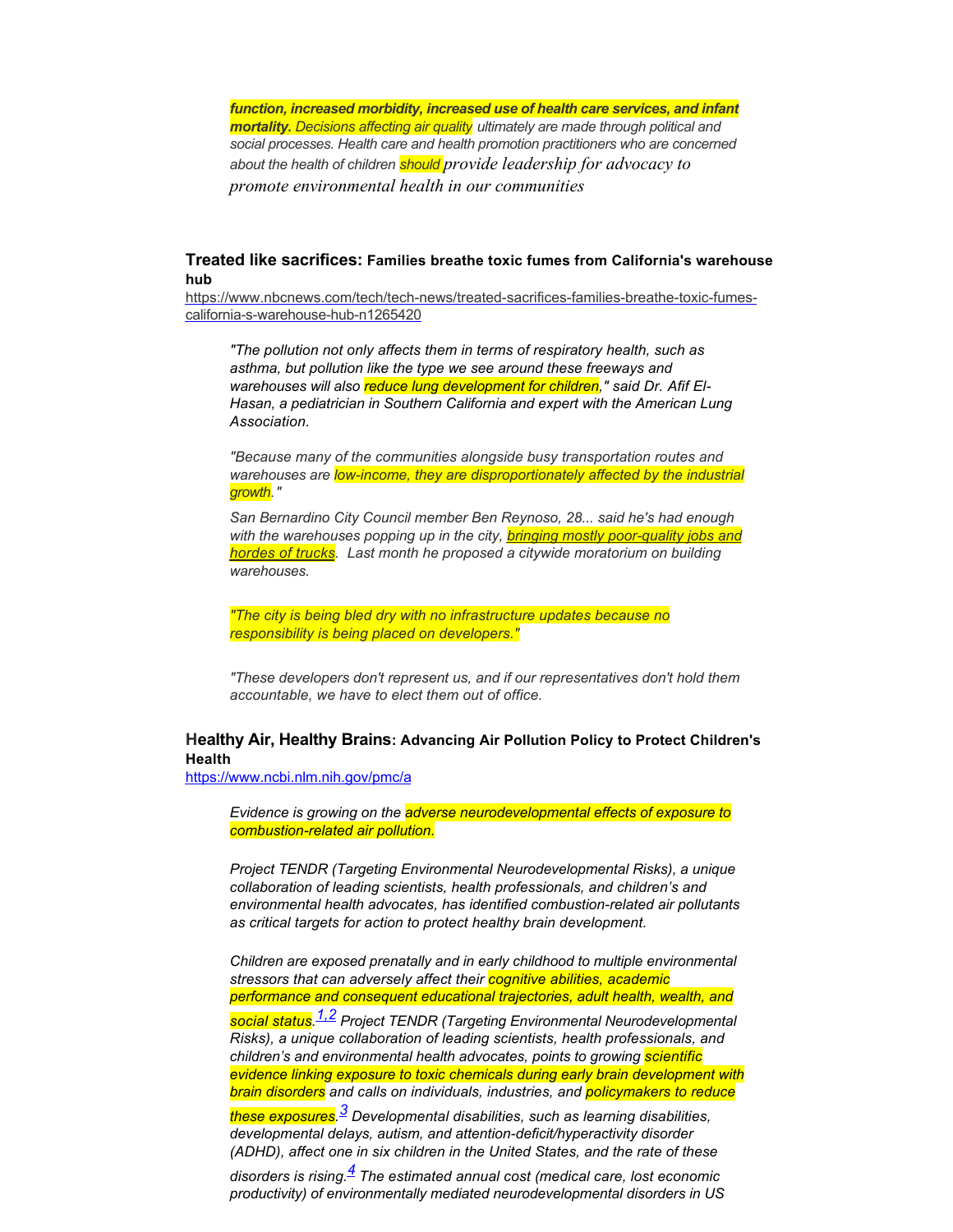# *children is \$74.3 billion.[5](https://urldefense.com/v3/__https:/nam12.safelinks.protection.outlook.com/?url=https*3A*2F*2Fajph.aphapublications.org*2Fdoi*2Ffull*2F10.2105*2FAJPH.2018.304902*23&data=04*7C01*7C*7C0d4ab4dde8a84d0ef04a08da178f0991*7C84df9e7fe9f640afb435aaaaaaaaaaaa*7C1*7C0*7C637848200359665656*7CUnknown*7CTWFpbGZsb3d8eyJWIjoiMC4wLjAwMDAiLCJQIjoiV2luMzIiLCJBTiI6Ik1haWwiLCJXVCI6Mn0*3D*7C3000&sdata=Jui9Hc7EyKkBYrEPhSJW9RDV0tbyqAv7p3r27OlMuLc*3D&reserved=0__;JSUlJSUlJSUlJSUlJSUlJSUlJSU!!CRCbkf1f!XmKHdCHgKFlHhZfFhO3IXK1RxFfoCHR1veZ40AH3WE5owle3FAsT8ODyh0hOgjXNWLccpDwRPjGAdW-vfR9l9po$)*

*Evidence linking combustion-related air pollution with adverse neurodevelopment is mounting. Sources of these pollutants include fossil fuel burning for power generation and transportation, wildfires, and burning of agricultural waste. Project TENDR identified these air pollutants—polycyclic aromatic hydrocarbons, nitrogen dioxide, fine particulate matter (PM2.5, including ultrafine particulate matter [UFP]; ≤ 100 nm), and other pollutants for which nitrogen dioxide and PM2.5 are markers—as exemplary targets for action. The purpose of this commentary is to present Project TENDR's recommendations to reduce combustion-related air pollutant emissions to protect healthy brain development.*

### *NEURODEVELOPMENTAL EFFECTS OF AIR POLLUTION Section:*

*Air pollution exposure has been linked with preterm birth and low birth weight[,6,7](https://urldefense.com/v3/__https:/nam12.safelinks.protection.outlook.com/?url=https*3A*2F*2Fajph.aphapublications.org*2Fdoi*2Ffull*2F10.2105*2FAJPH.2018.304902*23&data=04*7C01*7C*7C0d4ab4dde8a84d0ef04a08da178f0991*7C84df9e7fe9f640afb435aaaaaaaaaaaa*7C1*7C0*7C637848200359665656*7CUnknown*7CTWFpbGZsb3d8eyJWIjoiMC4wLjAwMDAiLCJQIjoiV2luMzIiLCJBTiI6Ik1haWwiLCJXVCI6Mn0*3D*7C3000&sdata=Jui9Hc7EyKkBYrEPhSJW9RDV0tbyqAv7p3r27OlMuLc*3D&reserved=0__;JSUlJSUlJSUlJSUlJSUlJSUlJSU!!CRCbkf1f!XmKHdCHgKFlHhZfFhO3IXK1RxFfoCHR1veZ40AH3WE5owle3FAsT8ODyh0hOgjXNWLccpDwRPjGAdW-vfR9l9po$) known risk factors for many neurodevelopmental disorders in children. [8,9](https://urldefense.com/v3/__https:/nam12.safelinks.protection.outlook.com/?url=https*3A*2F*2Fajph.aphapublications.org*2Fdoi*2Ffull*2F10.2105*2FAJPH.2018.304902*23&data=04*7C01*7C*7C0d4ab4dde8a84d0ef04a08da178f0991*7C84df9e7fe9f640afb435aaaaaaaaaaaa*7C1*7C0*7C637848200359665656*7CUnknown*7CTWFpbGZsb3d8eyJWIjoiMC4wLjAwMDAiLCJQIjoiV2luMzIiLCJBTiI6Ik1haWwiLCJXVCI6Mn0*3D*7C3000&sdata=Jui9Hc7EyKkBYrEPhSJW9RDV0tbyqAv7p3r27OlMuLc*3D&reserved=0__;JSUlJSUlJSUlJSUlJSUlJSUlJSU!!CRCbkf1f!XmKHdCHgKFlHhZfFhO3IXK1RxFfoCHR1veZ40AH3WE5owle3FAsT8ODyh0hOgjXNWLccpDwRPjGAdW-vfR9l9po$) A growing body of human studies associate exposure to combustion-related air pollutants (PM2.5, polycyclic aromatic hydrocarbons, nitrogen dioxide, black carbon) with adverse effects on brain development, including deficits in intelligence, memory, and behavior[.10–12](https://urldefense.com/v3/__https:/nam12.safelinks.protection.outlook.com/?url=https*3A*2F*2Fajph.aphapublications.org*2Fdoi*2Ffull*2F10.2105*2FAJPH.2018.304902*23&data=04*7C01*7C*7C0d4ab4dde8a84d0ef04a08da178f0991*7C84df9e7fe9f640afb435aaaaaaaaaaaa*7C1*7C0*7C637848200359665656*7CUnknown*7CTWFpbGZsb3d8eyJWIjoiMC4wLjAwMDAiLCJQIjoiV2luMzIiLCJBTiI6Ik1haWwiLCJXVCI6Mn0*3D*7C3000&sdata=Jui9Hc7EyKkBYrEPhSJW9RDV0tbyqAv7p3r27OlMuLc*3D&reserved=0__;JSUlJSUlJSUlJSUlJSUlJSUlJSU!!CRCbkf1f!XmKHdCHgKFlHhZfFhO3IXK1RxFfoCHR1veZ40AH3WE5owle3FAsT8ODyh0hOgjXNWLccpDwRPjGAdW-vfR9l9po$) Polycyclic aromatic hydrocarbons, a component of PM2.5, have been associated with developmental delay; reduced IQ; symptoms of anxiety, depression, and inattentio[n13](https://urldefense.com/v3/__https:/nam12.safelinks.protection.outlook.com/?url=https*3A*2F*2Fajph.aphapublications.org*2Fdoi*2Ffull*2F10.2105*2FAJPH.2018.304902*23&data=04*7C01*7C*7C0d4ab4dde8a84d0ef04a08da178f0991*7C84df9e7fe9f640afb435aaaaaaaaaaaa*7C1*7C0*7C637848200359665656*7CUnknown*7CTWFpbGZsb3d8eyJWIjoiMC4wLjAwMDAiLCJQIjoiV2luMzIiLCJBTiI6Ik1haWwiLCJXVCI6Mn0*3D*7C3000&sdata=Jui9Hc7EyKkBYrEPhSJW9RDV0tbyqAv7p3r27OlMuLc*3D&reserved=0__;JSUlJSUlJSUlJSUlJSUlJSUlJSU!!CRCbkf1f!XmKHdCHgKFlHhZfFhO3IXK1RxFfoCHR1veZ40AH3WE5owle3FAsT8ODyh0hOgjXNWLccpDwRPjGAdW-vfR9l9po$); ADHD; and reduced size of brain regions important for processing information and impulse control.[14](https://urldefense.com/v3/__https:/nam12.safelinks.protection.outlook.com/?url=https*3A*2F*2Fajph.aphapublications.org*2Fdoi*2Ffull*2F10.2105*2FAJPH.2018.304902*23&data=04*7C01*7C*7C0d4ab4dde8a84d0ef04a08da178f0991*7C84df9e7fe9f640afb435aaaaaaaaaaaa*7C1*7C0*7C637848200359665656*7CUnknown*7CTWFpbGZsb3d8eyJWIjoiMC4wLjAwMDAiLCJQIjoiV2luMzIiLCJBTiI6Ik1haWwiLCJXVCI6Mn0*3D*7C3000&sdata=Jui9Hc7EyKkBYrEPhSJW9RDV0tbyqAv7p3r27OlMuLc*3D&reserved=0__;JSUlJSUlJSUlJSUlJSUlJSUlJSU!!CRCbkf1f!XmKHdCHgKFlHhZfFhO3IXK1RxFfoCHR1veZ40AH3WE5owle3FAsT8ODyh0hOgjXNWLccpDwRPjGAdW-vfR9l9po$) Other studies have linked roadway proximity[,15](https://urldefense.com/v3/__https:/nam12.safelinks.protection.outlook.com/?url=https*3A*2F*2Fajph.aphapublications.org*2Fdoi*2Ffull*2F10.2105*2FAJPH.2018.304902*23&data=04*7C01*7C*7C0d4ab4dde8a84d0ef04a08da178f0991*7C84df9e7fe9f640afb435aaaaaaaaaaaa*7C1*7C0*7C637848200359665656*7CUnknown*7CTWFpbGZsb3d8eyJWIjoiMC4wLjAwMDAiLCJQIjoiV2luMzIiLCJBTiI6Ik1haWwiLCJXVCI6Mn0*3D*7C3000&sdata=Jui9Hc7EyKkBYrEPhSJW9RDV0tbyqAv7p3r27OlMuLc*3D&reserved=0__;JSUlJSUlJSUlJSUlJSUlJSUlJSU!!CRCbkf1f!XmKHdCHgKFlHhZfFhO3IXK1RxFfoCHR1veZ40AH3WE5owle3FAsT8ODyh0hOgjXNWLccpDwRPjGAdW-vfR9l9po$) traffic-related PM[,16](https://urldefense.com/v3/__https:/nam12.safelinks.protection.outlook.com/?url=https*3A*2F*2Fajph.aphapublications.org*2Fdoi*2Ffull*2F10.2105*2FAJPH.2018.304902*23&data=04*7C01*7C*7C0d4ab4dde8a84d0ef04a08da178f0991*7C84df9e7fe9f640afb435aaaaaaaaaaaa*7C1*7C0*7C637848200359665656*7CUnknown*7CTWFpbGZsb3d8eyJWIjoiMC4wLjAwMDAiLCJQIjoiV2luMzIiLCJBTiI6Ik1haWwiLCJXVCI6Mn0*3D*7C3000&sdata=Jui9Hc7EyKkBYrEPhSJW9RDV0tbyqAv7p3r27OlMuLc*3D&reserved=0__;JSUlJSUlJSUlJSUlJSUlJSUlJSU!!CRCbkf1f!XmKHdCHgKFlHhZfFhO3IXK1RxFfoCHR1veZ40AH3WE5owle3FAsT8ODyh0hOgjXNWLccpDwRPjGAdW-vfR9l9po$) elemental carbon, or nitrogen dioxide[17](https://urldefense.com/v3/__https:/nam12.safelinks.protection.outlook.com/?url=https*3A*2F*2Fajph.aphapublications.org*2Fdoi*2Ffull*2F10.2105*2FAJPH.2018.304902*23&data=04*7C01*7C*7C0d4ab4dde8a84d0ef04a08da178f0991*7C84df9e7fe9f640afb435aaaaaaaaaaaa*7C1*7C0*7C637848200359665656*7CUnknown*7CTWFpbGZsb3d8eyJWIjoiMC4wLjAwMDAiLCJQIjoiV2luMzIiLCJBTiI6Ik1haWwiLCJXVCI6Mn0*3D*7C3000&sdata=Jui9Hc7EyKkBYrEPhSJW9RDV0tbyqAv7p3r27OlMuLc*3D&reserved=0__;JSUlJSUlJSUlJSUlJSUlJSUlJSU!!CRCbkf1f!XmKHdCHgKFlHhZfFhO3IXK1RxFfoCHR1veZ40AH3WE5owle3FAsT8ODyh0hOgjXNWLccpDwRPjGAdW-vfR9l9po$) to decreased cognitive function, including deficits in memory and attention. The effect of polycyclic aromatic hydrocarbon exposures during fetal development on cognitive and behavioral outcomes is magnified by material hardship or maternal demoralization[.18](https://urldefense.com/v3/__https:/nam12.safelinks.protection.outlook.com/?url=https*3A*2F*2Fajph.aphapublications.org*2Fdoi*2Ffull*2F10.2105*2FAJPH.2018.304902*23&data=04*7C01*7C*7C0d4ab4dde8a84d0ef04a08da178f0991*7C84df9e7fe9f640afb435aaaaaaaaaaaa*7C1*7C0*7C637848200359665656*7CUnknown*7CTWFpbGZsb3d8eyJWIjoiMC4wLjAwMDAiLCJQIjoiV2luMzIiLCJBTiI6Ik1haWwiLCJXVCI6Mn0*3D*7C3000&sdata=Jui9Hc7EyKkBYrEPhSJW9RDV0tbyqAv7p3r27OlMuLc*3D&reserved=0__;JSUlJSUlJSUlJSUlJSUlJSUlJSU!!CRCbkf1f!XmKHdCHgKFlHhZfFhO3IXK1RxFfoCHR1veZ40AH3WE5owle3FAsT8ODyh0hOgjXNWLccpDwRPjGAdW-vfR9l9po$) Low-income communities are thus disproportionately exposed and uniquely vulnerable because of family and community economic hardship. Increasing evidence links prenatal exposure to traffic-related air pollutants[19](https://urldefense.com/v3/__https:/nam12.safelinks.protection.outlook.com/?url=https*3A*2F*2Fajph.aphapublications.org*2Fdoi*2Ffull*2F10.2105*2FAJPH.2018.304902*23&data=04*7C01*7C*7C0d4ab4dde8a84d0ef04a08da178f0991*7C84df9e7fe9f640afb435aaaaaaaaaaaa*7C1*7C0*7C637848200359665656*7CUnknown*7CTWFpbGZsb3d8eyJWIjoiMC4wLjAwMDAiLCJQIjoiV2luMzIiLCJBTiI6Ik1haWwiLCJXVCI6Mn0*3D*7C3000&sdata=Jui9Hc7EyKkBYrEPhSJW9RDV0tbyqAv7p3r27OlMuLc*3D&reserved=0__;JSUlJSUlJSUlJSUlJSUlJSUlJSU!!CRCbkf1f!XmKHdCHgKFlHhZfFhO3IXK1RxFfoCHR1veZ40AH3WE5owle3FAsT8ODyh0hOgjXNWLccpDwRPjGAdW-vfR9l9po$) and PM2.5 [20](https://urldefense.com/v3/__https:/nam12.safelinks.protection.outlook.com/?url=https*3A*2F*2Fajph.aphapublications.org*2Fdoi*2Ffull*2F10.2105*2FAJPH.2018.304902*23&data=04*7C01*7C*7C0d4ab4dde8a84d0ef04a08da178f0991*7C84df9e7fe9f640afb435aaaaaaaaaaaa*7C1*7C0*7C637848200359821879*7CUnknown*7CTWFpbGZsb3d8eyJWIjoiMC4wLjAwMDAiLCJQIjoiV2luMzIiLCJBTiI6Ik1haWwiLCJXVCI6Mn0*3D*7C3000&sdata=vyv0Jy*2BtD*2F8sCy8a*2Fk8K8lrMqkYq0LgmEgDR*2Bf06U1U*3D&reserved=0__;JSUlJSUlJSUlJSUlJSUlJSUlJSUlJSUl!!CRCbkf1f!XmKHdCHgKFlHhZfFhO3IXK1RxFfoCHR1veZ40AH3WE5owle3FAsT8ODyh0hOgjXNWLccpDwRPjGAdW-vy6v5dFI$) to autism spectrum disorder.*

*Laboratory studies provide support for the neurotoxic effects of exposure to air pollutants. In mice, prenatal exposures to fine and ultrafine particles caused enlarged lateral ventricles, an early and excessive myelination pattern, an increase in the size of the corpus callosum (the bridge connecting the two brain hemispheres), and a decrease in the hippocampal area (involved in emotional*

*regulation, spatial navigation, and memory).[21](https://urldefense.com/v3/__https:/nam12.safelinks.protection.outlook.com/?url=https*3A*2F*2Fajph.aphapublications.org*2Fdoi*2Ffull*2F10.2105*2FAJPH.2018.304902*23&data=04*7C01*7C*7C0d4ab4dde8a84d0ef04a08da178f0991*7C84df9e7fe9f640afb435aaaaaaaaaaaa*7C1*7C0*7C637848200359821879*7CUnknown*7CTWFpbGZsb3d8eyJWIjoiMC4wLjAwMDAiLCJQIjoiV2luMzIiLCJBTiI6Ik1haWwiLCJXVCI6Mn0*3D*7C3000&sdata=vyv0Jy*2BtD*2F8sCy8a*2Fk8K8lrMqkYq0LgmEgDR*2Bf06U1U*3D&reserved=0__;JSUlJSUlJSUlJSUlJSUlJSUlJSUlJSUl!!CRCbkf1f!XmKHdCHgKFlHhZfFhO3IXK1RxFfoCHR1veZ40AH3WE5owle3FAsT8ODyh0hOgjXNWLccpDwRPjGAdW-vy6v5dFI$) Prenatal diesel exhaust exposure produced inflammation in fetal brain, decreased activity, increased anxiety, and brain microglial activation (indicating a pathological process) in males as*

*adults[.22](https://urldefense.com/v3/__https:/nam12.safelinks.protection.outlook.com/?url=https*3A*2F*2Fajph.aphapublications.org*2Fdoi*2Ffull*2F10.2105*2FAJPH.2018.304902*23&data=04*7C01*7C*7C0d4ab4dde8a84d0ef04a08da178f0991*7C84df9e7fe9f640afb435aaaaaaaaaaaa*7C1*7C0*7C637848200359821879*7CUnknown*7CTWFpbGZsb3d8eyJWIjoiMC4wLjAwMDAiLCJQIjoiV2luMzIiLCJBTiI6Ik1haWwiLCJXVCI6Mn0*3D*7C3000&sdata=vyv0Jy*2BtD*2F8sCy8a*2Fk8K8lrMqkYq0LgmEgDR*2Bf06U1U*3D&reserved=0__;JSUlJSUlJSUlJSUlJSUlJSUlJSUlJSUl!!CRCbkf1f!XmKHdCHgKFlHhZfFhO3IXK1RxFfoCHR1veZ40AH3WE5owle3FAsT8ODyh0hOgjXNWLccpDwRPjGAdW-vy6v5dFI$) Prenatal diesel exhaust exposure in mice reduced locomotor activity and altered levels of neurotransmitters (dopamine, norepinephrine) in a regionspecific manner[.23](https://urldefense.com/v3/__https:/nam12.safelinks.protection.outlook.com/?url=https*3A*2F*2Fajph.aphapublications.org*2Fdoi*2Ffull*2F10.2105*2FAJPH.2018.304902*23&data=04*7C01*7C*7C0d4ab4dde8a84d0ef04a08da178f0991*7C84df9e7fe9f640afb435aaaaaaaaaaaa*7C1*7C0*7C637848200359821879*7CUnknown*7CTWFpbGZsb3d8eyJWIjoiMC4wLjAwMDAiLCJQIjoiV2luMzIiLCJBTiI6Ik1haWwiLCJXVCI6Mn0*3D*7C3000&sdata=vyv0Jy*2BtD*2F8sCy8a*2Fk8K8lrMqkYq0LgmEgDR*2Bf06U1U*3D&reserved=0__;JSUlJSUlJSUlJSUlJSUlJSUlJSUlJSUl!!CRCbkf1f!XmKHdCHgKFlHhZfFhO3IXK1RxFfoCHR1veZ40AH3WE5owle3FAsT8ODyh0hOgjXNWLccpDwRPjGAdW-vy6v5dFI$)*

*Chronic exposure of young adult mice to UFP produced depressive-like behaviors and impaired spatial learning and memory.[24](https://urldefense.com/v3/__https:/nam12.safelinks.protection.outlook.com/?url=https*3A*2F*2Fajph.aphapublications.org*2Fdoi*2Ffull*2F10.2105*2FAJPH.2018.304902*23&data=04*7C01*7C*7C0d4ab4dde8a84d0ef04a08da178f0991*7C84df9e7fe9f640afb435aaaaaaaaaaaa*7C1*7C0*7C637848200359821879*7CUnknown*7CTWFpbGZsb3d8eyJWIjoiMC4wLjAwMDAiLCJQIjoiV2luMzIiLCJBTiI6Ik1haWwiLCJXVCI6Mn0*3D*7C3000&sdata=vyv0Jy*2BtD*2F8sCy8a*2Fk8K8lrMqkYq0LgmEgDR*2Bf06U1U*3D&reserved=0__;JSUlJSUlJSUlJSUlJSUlJSUlJSUlJSUl!!CRCbkf1f!XmKHdCHgKFlHhZfFhO3IXK1RxFfoCHR1veZ40AH3WE5owle3FAsT8ODyh0hOgjXNWLccpDwRPjGAdW-vy6v5dFI$) In a series of studies, postnatal UFP exposures of mice produced a pattern of developmental neurotoxicity notably similar to the hypothesized mechanistic underpinnings of autism spectrum disorder. Both sexes exposed during early postnatal life, a period considered equivalent to the human third trimester, to concentrated ambient UFP showed disrupted development of the corpus callosum and persistent elevation of brain glutamate levels—an excitatory neurotransmitter with effects more pronounced in males and persistent through adulthood. UFP is likely the most toxic fraction of particulate air pollution and once inhaled can migrate to the central nervous system via the nasal cavity, circulating blood, or*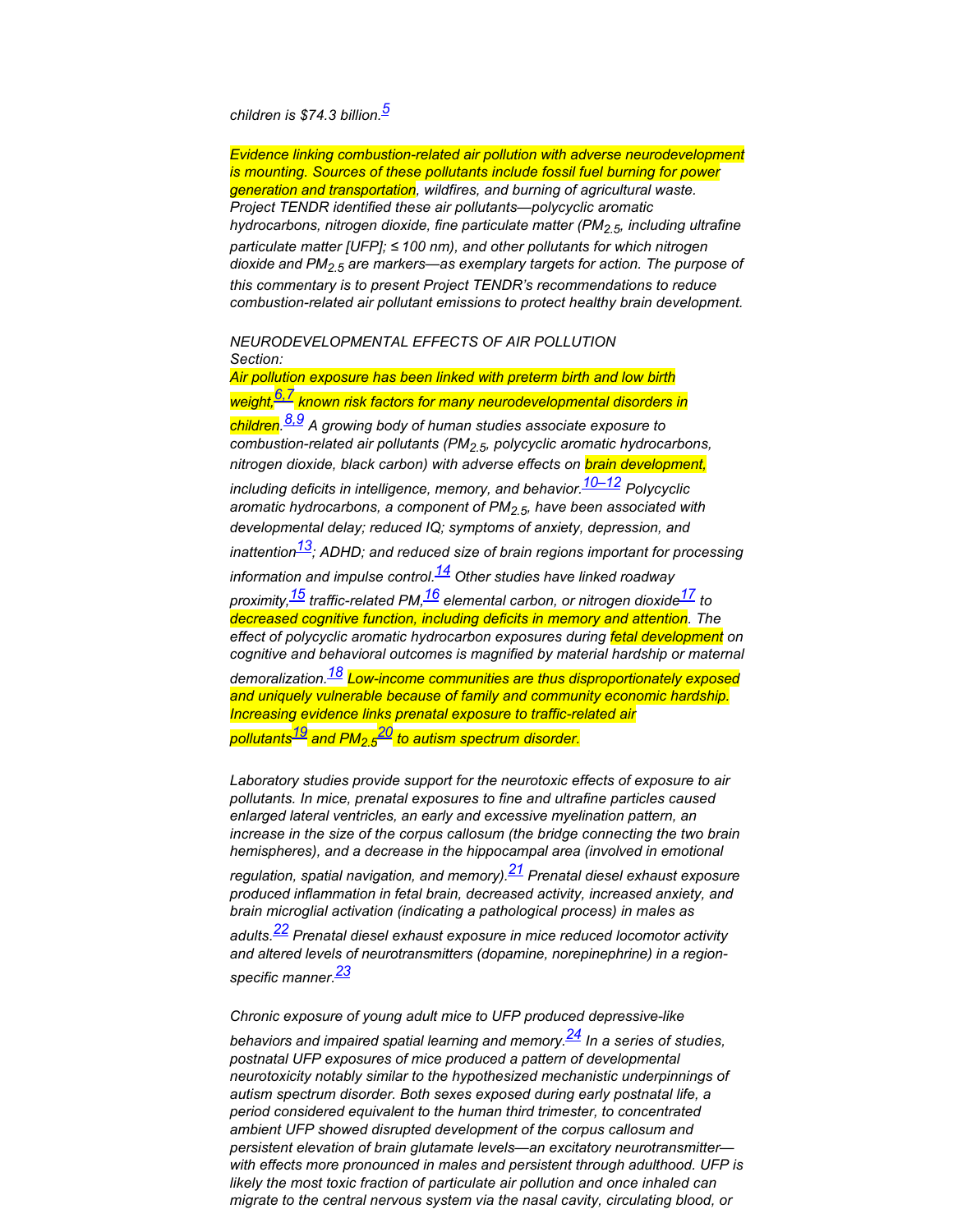*sensory nerves found in the gastrointestinal tract.[25](https://urldefense.com/v3/__https:/nam12.safelinks.protection.outlook.com/?url=https*3A*2F*2Fajph.aphapublications.org*2Fdoi*2Ffull*2F10.2105*2FAJPH.2018.304902*23&data=04*7C01*7C*7C0d4ab4dde8a84d0ef04a08da178f0991*7C84df9e7fe9f640afb435aaaaaaaaaaaa*7C1*7C0*7C637848200359821879*7CUnknown*7CTWFpbGZsb3d8eyJWIjoiMC4wLjAwMDAiLCJQIjoiV2luMzIiLCJBTiI6Ik1haWwiLCJXVCI6Mn0*3D*7C3000&sdata=vyv0Jy*2BtD*2F8sCy8a*2Fk8K8lrMqkYq0LgmEgDR*2Bf06U1U*3D&reserved=0__;JSUlJSUlJSUlJSUlJSUlJSUlJSUlJSUl!!CRCbkf1f!XmKHdCHgKFlHhZfFhO3IXK1RxFfoCHR1veZ40AH3WE5owle3FAsT8ODyh0hOgjXNWLccpDwRPjGAdW-vy6v5dFI$) Exposures in these studies were at levels consistent with high-traffic areas of major US cities and thus highly relevant. Although specific autism spectrum disorder–defining behaviors were not examined in this series of studies, impaired learning and short-term memory and increased impulsivity were observed[.26](https://urldefense.com/v3/__https:/nam12.safelinks.protection.outlook.com/?url=https*3A*2F*2Fajph.aphapublications.org*2Fdoi*2Ffull*2F10.2105*2FAJPH.2018.304902*23&data=04*7C01*7C*7C0d4ab4dde8a84d0ef04a08da178f0991*7C84df9e7fe9f640afb435aaaaaaaaaaaa*7C1*7C0*7C637848200359821879*7CUnknown*7CTWFpbGZsb3d8eyJWIjoiMC4wLjAwMDAiLCJQIjoiV2luMzIiLCJBTiI6Ik1haWwiLCJXVCI6Mn0*3D*7C3000&sdata=vyv0Jy*2BtD*2F8sCy8a*2Fk8K8lrMqkYq0LgmEgDR*2Bf06U1U*3D&reserved=0__;JSUlJSUlJSUlJSUlJSUlJSUlJSUlJSUl!!CRCbkf1f!XmKHdCHgKFlHhZfFhO3IXK1RxFfoCHR1veZ40AH3WE5owle3FAsT8ODyh0hOgjXNWLccpDwRPjGAdW-vy6v5dFI$)*

*Potential cellular mechanisms responsible for air pollution–induced neurological damage include persistent glial activation with concomitant neuroinflammation and oxidative stress[.22,27–29](https://urldefense.com/v3/__https:/nam12.safelinks.protection.outlook.com/?url=https*3A*2F*2Fajph.aphapublications.org*2Fdoi*2Ffull*2F10.2105*2FAJPH.2018.304902*23&data=04*7C01*7C*7C0d4ab4dde8a84d0ef04a08da178f0991*7C84df9e7fe9f640afb435aaaaaaaaaaaa*7C1*7C0*7C637848200359821879*7CUnknown*7CTWFpbGZsb3d8eyJWIjoiMC4wLjAwMDAiLCJQIjoiV2luMzIiLCJBTiI6Ik1haWwiLCJXVCI6Mn0*3D*7C3000&sdata=vyv0Jy*2BtD*2F8sCy8a*2Fk8K8lrMqkYq0LgmEgDR*2Bf06U1U*3D&reserved=0__;JSUlJSUlJSUlJSUlJSUlJSUlJSUlJSUl!!CRCbkf1f!XmKHdCHgKFlHhZfFhO3IXK1RxFfoCHR1veZ40AH3WE5owle3FAsT8ODyh0hOgjXNWLccpDwRPjGAdW-vy6v5dFI$) The findings in controlled laboratory studies are consistent with and provide mechanistic evidence for air pollutant effects on neurocognitive and neurobehavioral outcomes observed in humans.*

.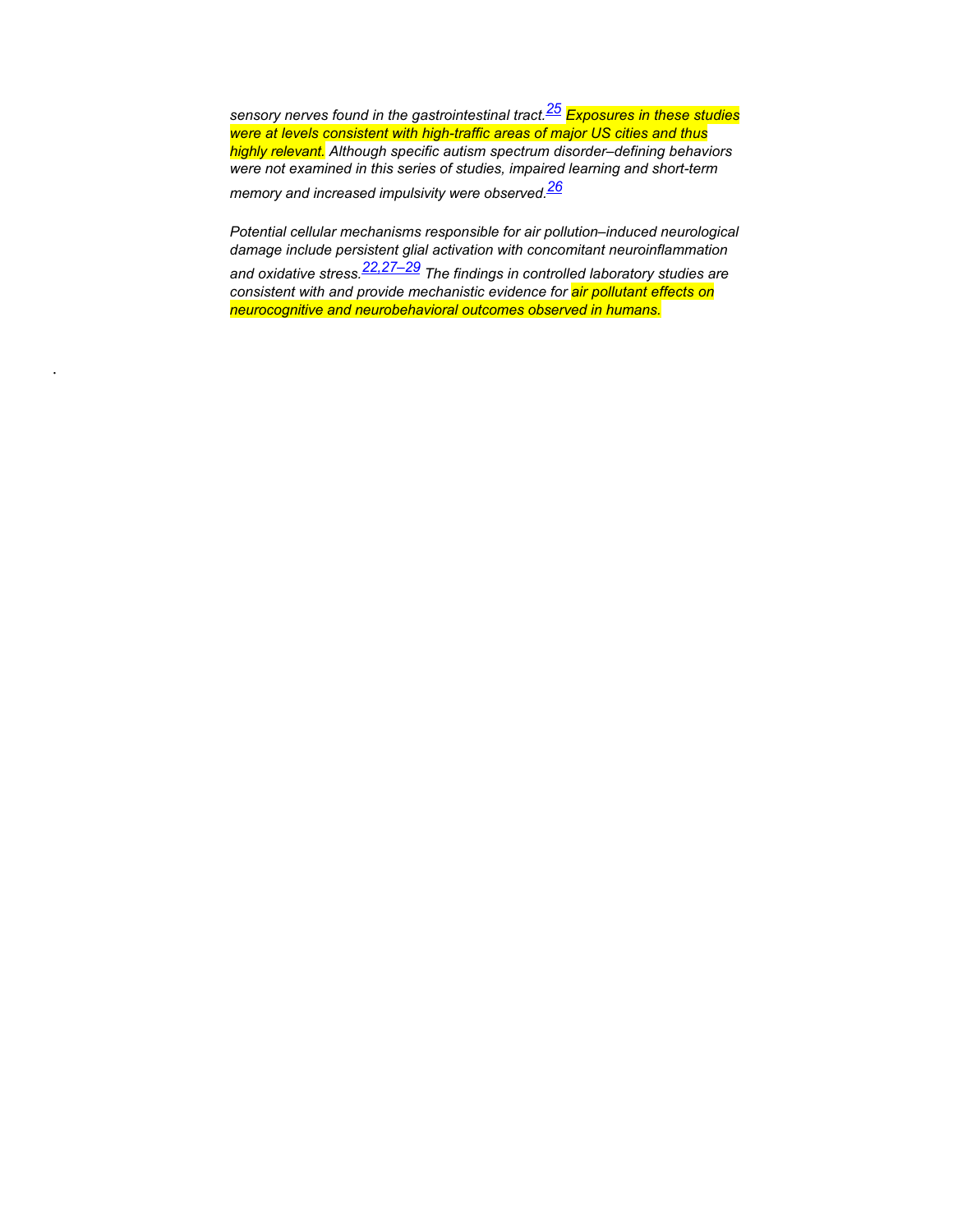**From:** Catherine Pick <info@email.actionnetwork.org> **Sent:** Tuesday, March 22, 2022 4:30 PM **To:** City Clerk's Office **Subject:** Pass the Home in Tacoma Ordinance Now

**Follow Up Flag:** Follow up **Flag Status:** Flagged

City Clerk,

To: The Tacoma City Council

Tacoma has a housing affordability crisis. Over the last decade, median home prices in Tacoma have grown by 108%, rents have gone up by 78%, while median incomes have grown by only 10% (Tacoma News Tribune). These statistics paint a grim picture of what I've been saying publicly for years now, that working-class Tacomans are spending more and more of our paycheck every year on housing leaving us with less for other necessities like food, gas, and medical care.

Home In Tacoma is a long-overdue step in living up to city leaders' commitments. Working and middle-class people like our household can't afford to wait. My husband grew up in North Tacoma, attended Pt. Defiance Elementary, Truman MS, and Wilson HS. His parents were bluecollar workers and their neighborhood was affordable. Now we cannot even dream of buying a home there, or anywhere in Tacoma for that matter, to pass down this legacy to our son. We need affordable housing and zoning for mixed housing in all neighborhoods.

We have to start building homes in Tacoma again including low and mid-scale provisions, restoring housing choices and opportunities for ALL families in our city the way we used to build. Everyone deserves to own a decent, safe and sustainable home. The more housing we build, the lower rental rates will go. We have to decide, what kind of city do we want to be? Are we living up to our expressed values of inclusion or is that all just one giant virtue signal?

What kind of community are we when we value homeownership yet keep it unattainable? What are we willing to do today to increase the number of affordable homes within our city? Do we value housing justice and compassion or unjust profiteering and suffering?

As our elected leaders you need to tackle these unresolved problems while seriously considering the future we share. Tacoma's City Council must pass Home in Tacoma, once and for all abolishing the legacy of redlining and exclusionary zoning.

Thank you,

Cathy Pick Lead Organizer Tacoma Tenants Union.

Catherine Pick [cathypick253@gmail.com](mailto:cathypick253@gmail.com)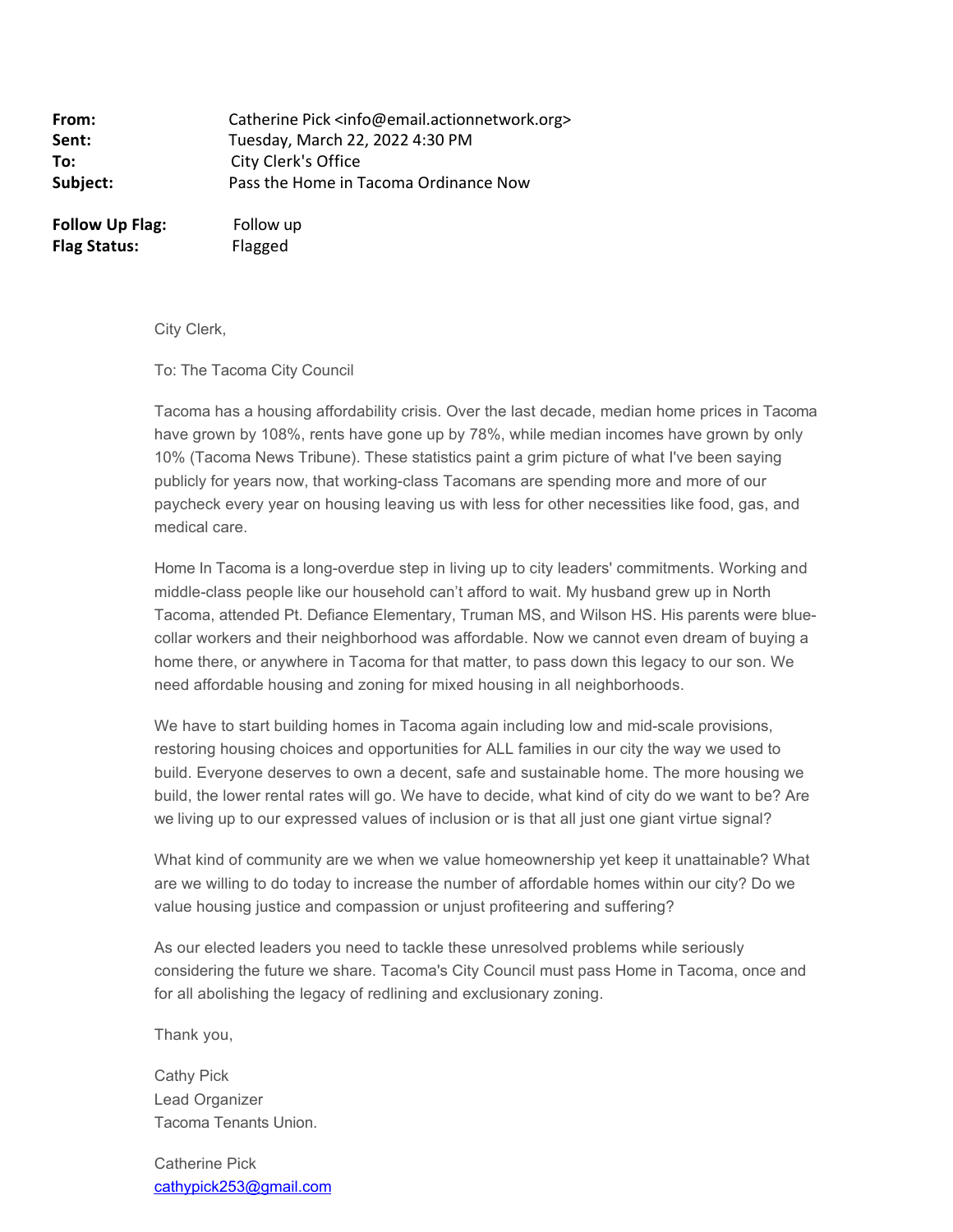7034 South 12th Street, APT 3604 Tacoma, Washington 98465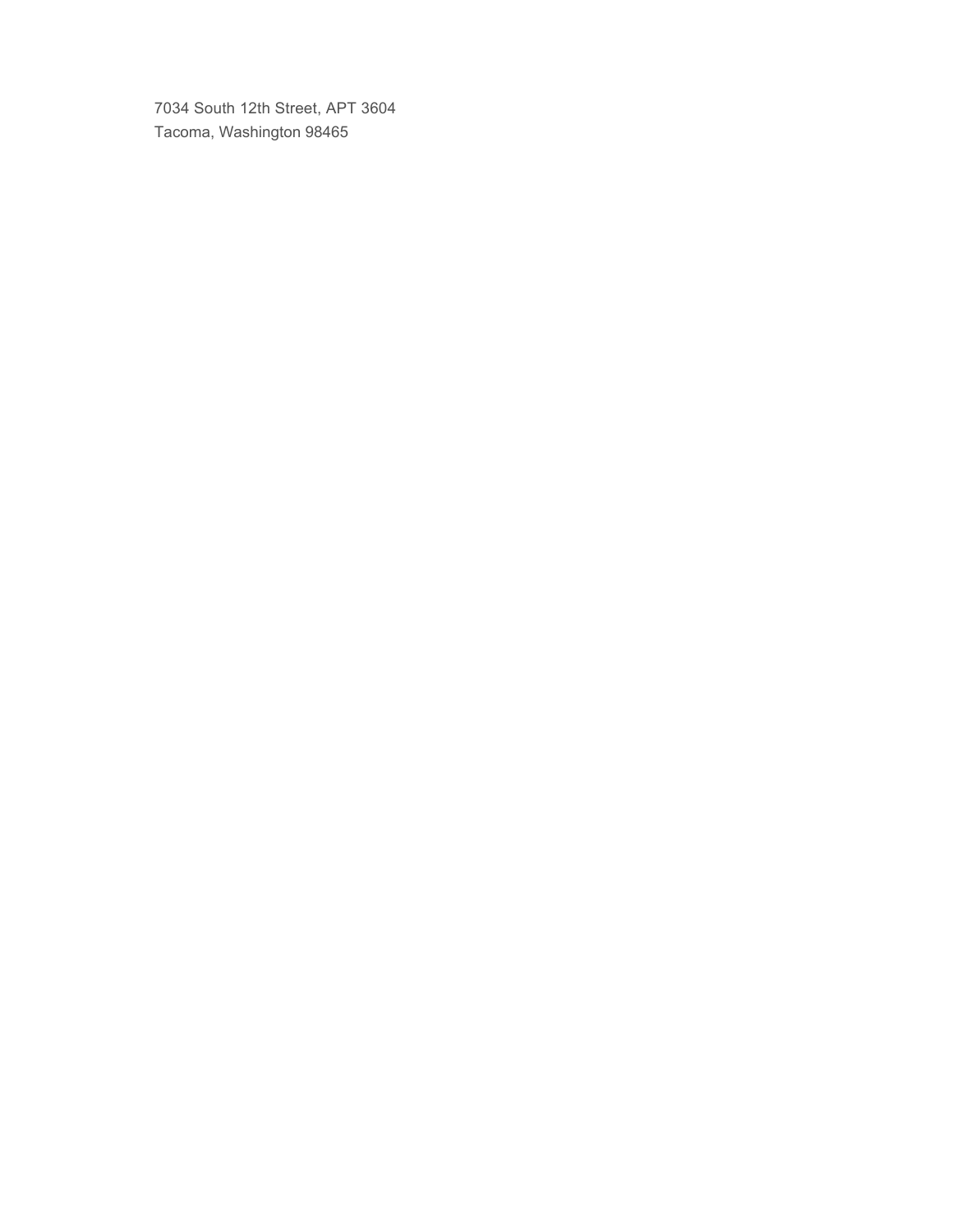| From:    | Andrea Avni <andrea.avni@gmail.com></andrea.avni@gmail.com>     |
|----------|-----------------------------------------------------------------|
| Sent:    | Wednesday, April 13, 2022 2:01 PM                               |
| To:      | City Clerk's Office                                             |
| Subject: | Bridge Industrial's massive warehouse proposal for South Tacoma |
|          |                                                                 |

| <b>Follow Up Flag:</b> | Follow up |
|------------------------|-----------|
| <b>Flag Status:</b>    | Flagged   |

Dear City of Tacoma:

In regards to Bridge Industrial's warehouse proposed project for South Tacoma, as a neighbor on Vashon Island, I request:

- · An environmental impact statement be done;
- · A health impact assessment be carried out;
- · A moratorium on all permitting within the South Tacoma Groundwater Protection District until it is appropriately updated and properly enforced, and the Economic Green Zone proposal is fully processed.

There are many reasons for concern about this project. Among the most important for me is air pollution. The warehouse project is estimated to create 1,400 diesel truck and 3,600 vehicle trips daily, with most trucks exiting Highway 16 onto S Union Ave, polluting the air horribly for that neighborhood. Council members already acknowledge that transportation is a leading cause of pollution in Tacoma, so why increase it? In California, which has struggled with a booming warehouse industry, policies dictate that warehouses should be sited [no closer than 1000 feet](https://urldefense.com/v3/__https:/u1584542.ct.sendgrid.net/ss/c/CMxF4nARlf6wAFa1PSfv0t6Ke6oybIu7rip7-lZ0cixMZ83eCCS8S4IGlYseNTm5o7zIgWXYi7gar5ScdWMxDHDnxDW2njYOp4J1WOqmLMxiWsrOINZ-iQvNhQXVyUcD7q532skk9_aprPZ59t1THsIvPr3c8hyFyj6LoqEwJZ2Luew4c8UVvim6i4hLkRuasH2BOQ5Xsu30aOgY2Xm2m0bxER_NbI84MTSjqjj55nLmH9gUoQ1UQLZtMl2JiszMDf1ZcdiwJKxFHau61xxAGRKWsXIAoxe03dqetZIudcIBnHujZ67tqHSXJrgR6ajdPckq84lFv3qFWM3B2ZJuU6Mhs1lFREnIwG4C214NOyI/3l5/-BOJyd8DQQysyVc0sglP-Q/h6/ATVKbDbDcH4hnFFNgyxHsDeG64Fc4LEadrDSu84RI4Q__;!!CRCbkf1f!TiC6niLNPsl_xgcYKvzksEHJyQr68g7hNz-sS_suBcFwsgfq6MLg-x7P0SZ9f_tt8C4LgmP2boXblyjtKZvZaqay6ms$) from homes to keep truck emissions away from people. These emissions are linked to increased health consequences - [from asthma to bronchitis to cancer](https://urldefense.com/v3/__https:/u1584542.ct.sendgrid.net/ss/c/atcYNHk4Eh2YdGnwBh-YDBVjIHI81ayhYsbX9ZFjakLveNOD43rvi3nJdsWQixoMU98WVm0CbyL1vqMmr-LmhNZoeUh11-CL9Q2ziPNYP_rrMbKo-5Cg2yuXe8lfNTUDNDBFQleIdAktvYLYaV1dOJywh3JiMJYhtdgVfsYMcna_NCWL2MMFk6ThNrE1PXVNEnqSOXxAE5Yaj8JYmH5YCAVwwRKGrvkMokd5i6nXiIgfUYdAg2qiy9vZcoFh-2L9DLfGpSHdPdQD1CvNq0S8jAo-SSyMzPGMPjS53D5g_d0gViqnhzaXknG2vHJvMM9SIoGba0J5kylBoP9PgS73lxQwdx33Af7Pz8k4RyoIc-Dks4v_TFdkVidl5qcPPk6UWcbnt239J8O6cry3msxlHA/3l5/-BOJyd8DQQysyVc0sglP-Q/h7/XJ3RWdRY9uknTT5NG9NE0kL5kBs481ExvCafB075BPs__;!!CRCbkf1f!TiC6niLNPsl_xgcYKvzksEHJyQr68g7hNz-sS_suBcFwsgfq6MLg-x7P0SZ9f_tt8C4LgmP2boXblyjtKZvZiRplmmE$). South Tacoma deserves better.

Thank you.

Andrea Avni Vashon Island, WA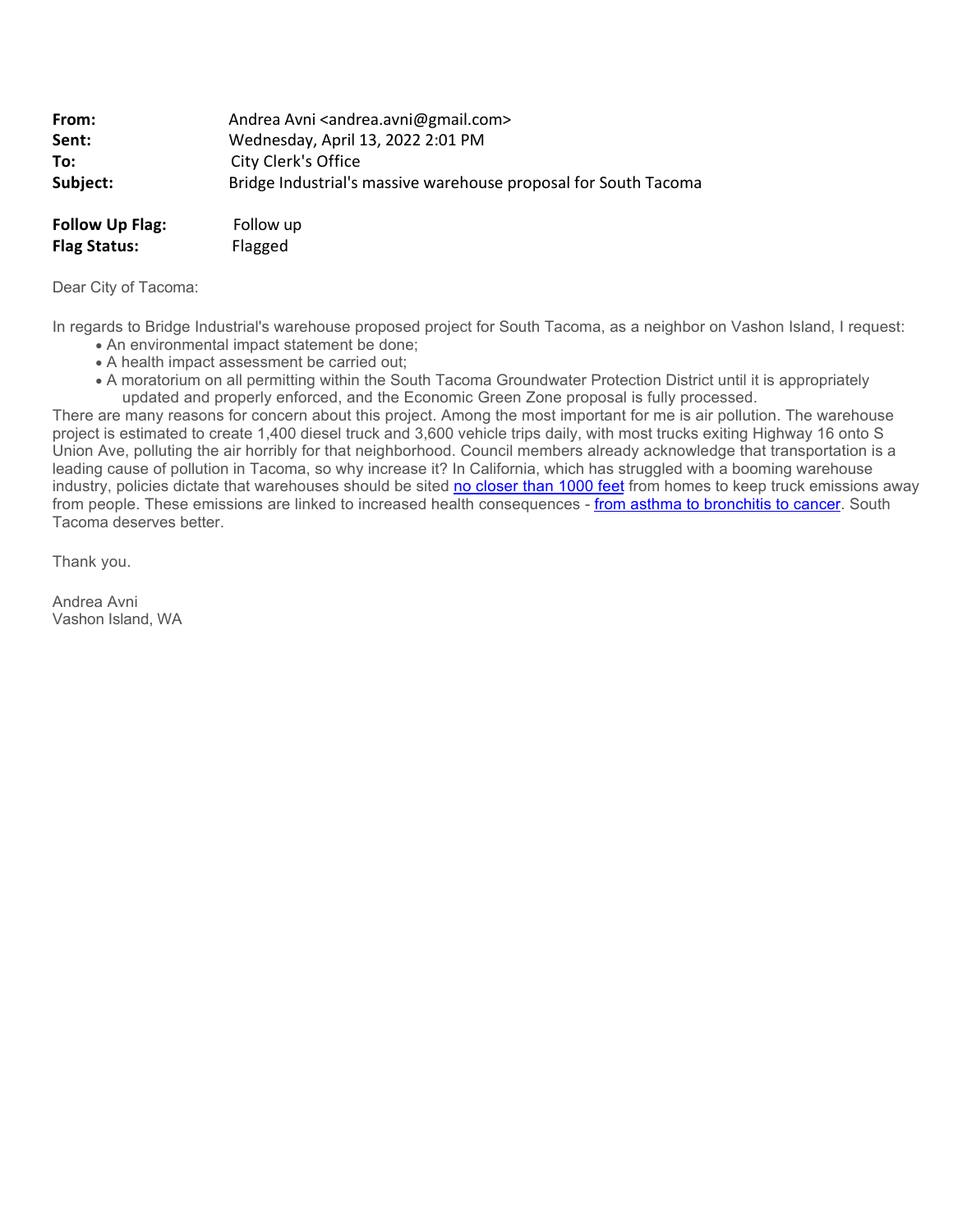From: Sean Arent <seanarent5@gmail.com> **Sent:** Tuesday, April 12, 2022 7:52 PM **To:** City Clerk's Office **Subject:** For the record

**Follow Up Flag:** Follow up

**Flag Status:** Flagged

Council Remarks 4/12

Mayor and city council,

My name is Sean Arent, I'm speaking as a resident of Tacoma and an activist committed to ecological restoration. That commitment has taken me to volunteer around and appreciate Flett Creek, and leads me to my severe concerns around the Bridge Industrial project in South Tacoma.

For those unfamiliar Flett Creek is a tributary of Chambers Creek located in Lakewood but bordering South Tacoma. The Creek also has flow issues and is managed by the City of Tacoma, who operates a pumphouse on the creek, needed to maintain flow. The destruction of habitat and use of impervious surfaces has lead us to this situation. I've reviewed the WATER RESOURCES STREAMFLOW RESTORATION PROGRAM AGREEMENT BETWEEN THE STATE OF WASHINGTON DEPARTMENT OF ECOLOGY AND TACOMA ENVIRONMENTAL SERVICES DEPARTMENT. This document outlines a 387k grant for a feasibility study, money I fear wasted if we destroy rather than restore this huge tract of land in South Tacoma.

This document discusses the South Tacoma Channel, and this area once called the South Tacoma Swamps, now owned by Bridge Industrial. Study is underway to find out if water infiltration at this site feeds the flow of Flett Creek. A test well is supposed to be installed for this purpose. Shouldn't we have an answer before paving it over? If this site is not only important to aquifer recharge, but also to restoring the creek, then it's our responsibility to restore it. Replacing natural processes with impervious surfaces will almost certainly overwhelm the current stormwater system.

Flett Creek "has the potential to host salmon populations and other native aquatic species of concern, including Chambers Creek Coho salmon, Chambers Creek Winter Chum salmon, South Sound Tributaries Winter Steelhead, and West South Sound Coastal Cutthroat Trout" this is a matter of species survival and tribal sovereignty.

Council, please use your voices to demand an environmental and health review of this project. This would be one of the largest warehouse complexes in the county. Make a statement to the planning department. Make a statement to the health department. We want to hear you all speak up.